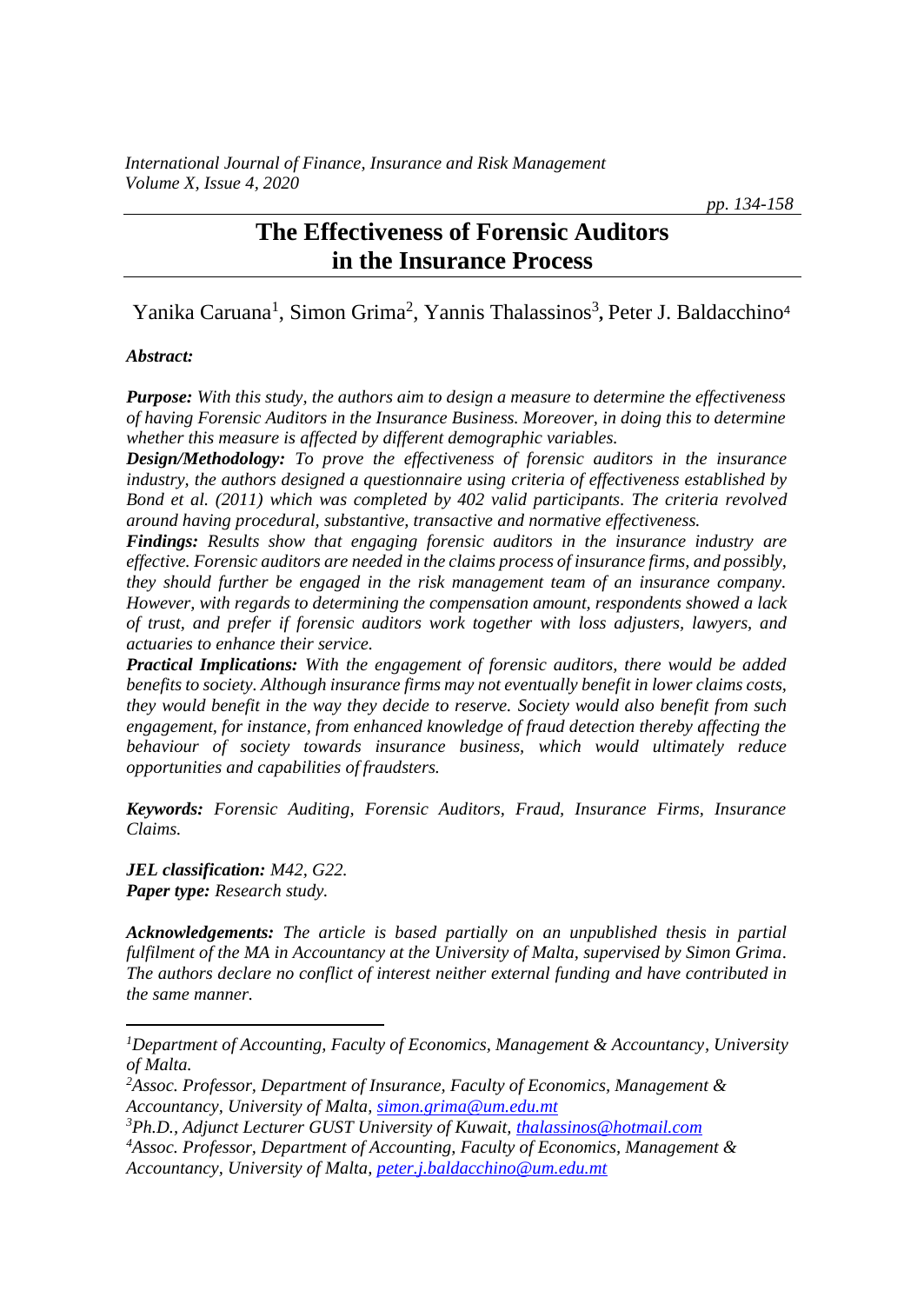### **1. Introduction**

Forensic Accounting was first mentioned by Maurice Peloubet in 1946. Although it came into being years ago, it is still gaining ground and has still not fully developed in certain countries. However, according to the National Association of Forensic Accountants (NAFA), there is a growing need for this profession, especially for insurance firms, attorneys, and businesses (NAFA, 2007).

Forensic accounting evolved because of the changes within the economy, society, and law. The first instances of forensic accounting were seen in Al Capone's case (Dreyer, 2014; NAFA, 2007). Al Capone did not claim any of his earnings for taxes since all his earnings came from illegal activity, such as prostitution, gambling, and embezzlement. Dreyer adds that forensic accounting began from the case of Meyer v Sefton in 1817 as this was the first time that a forensic accountant was appointed as an expert witness in court (Dreyer, 2014).

The profession continued to evolve from then onwards, and several associations were developed. In the 20th century, we witnessed the true need for this profession during the huge financial scandals of WorldCom and Enron (Dreyer, 2014).

### **1.1 The Need for this Study**

When an insurance claim goes to court, in most cases, it takes several months for the court to reach a conclusion and decide upon the amount that the policyholder should be indemnified with. As a result, this time lag may intrigue the policyholder to tamper with evidence to make the case look worse and be compensated with a higher amount, and thus, there is a chance of fraud being committed. Similarly, it could be that the insurer is trying to compensate the insured with a lower amount. For instance, sometimes they resolved this lengthy process by compensating the insured immediately but paying a lower amount than what should have been paid; thus, although the insured is receiving the compensation quickly, he is not being compensated for what he is paying (Ralph, 2019).

This study is important since it shows whether the function of a forensic auditor (FA) is effective in easing the process and helping insurance firms to pay the correct compensation*.* Even more, policyholders would be compensated with a fair amount, thus reducing the overall risk of fraud in insurance claims.

From preliminary meetings held, it transpired that insurers do not believe that appointing FAs is beneficial because they believe that the loss adjuster (LA) is enough when calculating indemnification. This contrast with what other developed countries are doing. In more developed countries, FAs are appointed in insurance claims settlements, and within the profession of forensic auditing itself, they are defined as able to aid in these cases (Baker, 2018). This study will therefore help clarify the effectiveness of employing a FA.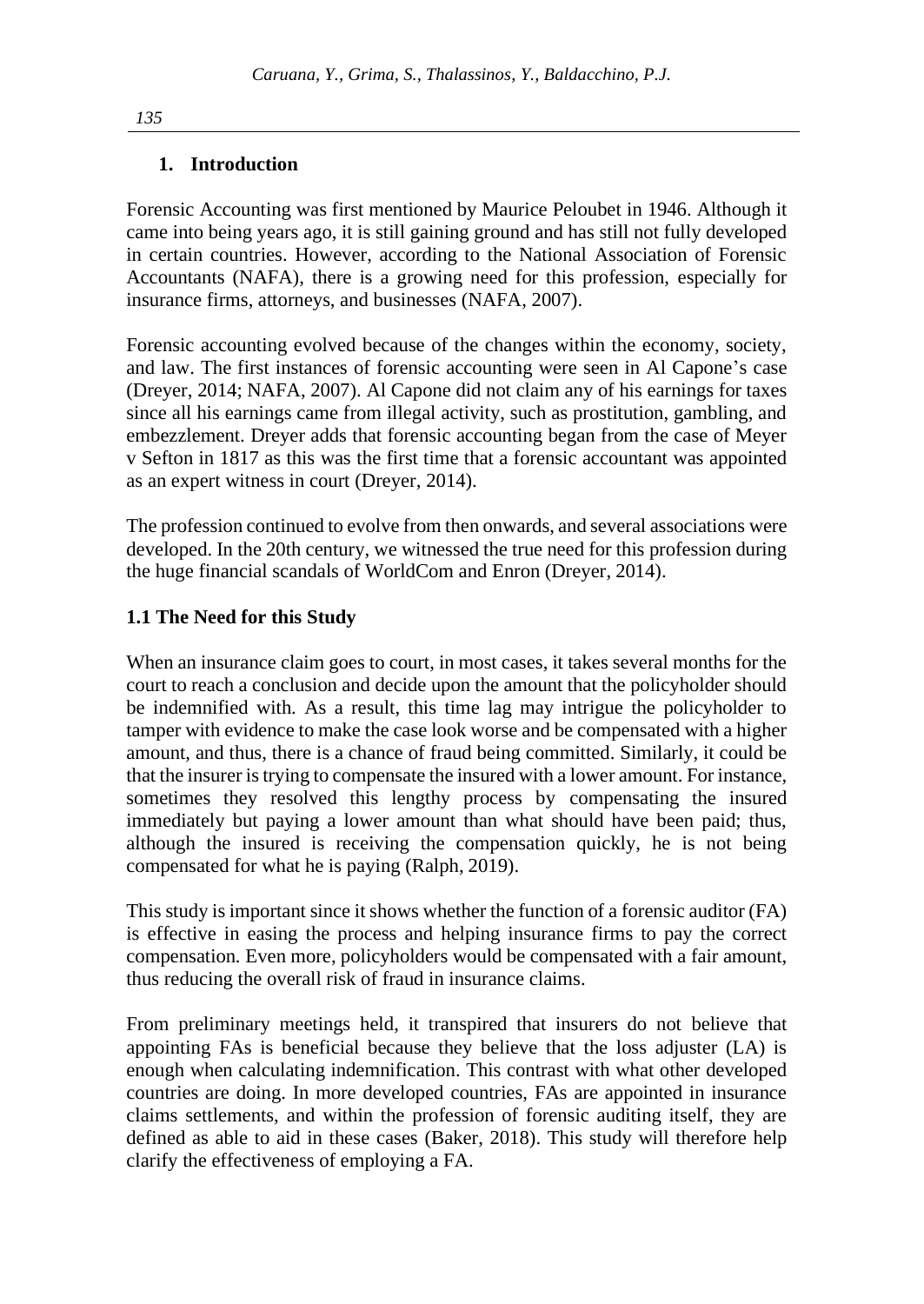Therefore, with this study, the authors aim to design a measure to determine the effectiveness of employing FAs in the Insurance Business also to determine whether this measure is affected by the different demographic variables.

# **1.2 Research Questions**

Overall, the study will address the following research questions:

*RQ1 – What are the factor variables required to design a measure with which to determine the effectiveness of having FA in the Insurance undertaking?*

*RQ2 – Is employing an FA perceived as increasing the effectiveness of an Insurance undertaking.*

*RQ3 – Is this measure effected by the different demographic variables?*

To understand forensic auditing, one must first look at fraud auditing and what it entails. According to Singleton and Singleton (2010), fraud auditing is the process of recognizing fraud, that is, the auditor would be appointed to detect fraud. This contrasts with what is expected from a financial auditor, who audits the company's financial statements.

In ISA 240, fraud is defined as: "an intentional act by one or more individuals among management, those charged with governance, employees, or third parties, involving the use of deception to obtain an unjust or illegal advantage" (International Federation of Accountants (IFAC), 2008).

Emerson (1992) adds that anyone who wilfully conducts fraud will be violating established laws, as well as violating moral values. Since fraud is intentionally done and deliberately planned, it is more than just civil wrongdoing, it is a crime. Due to numerous financial frauds, which occurred in the US and other countries across the world, Smith and Crumbley (2009) question whether the traditional audit model is still important. Smith and Crumbley (2009) define forensic auditing as the process of: "[i]dentification, interpretation and communication of the evidence of underlying strategic economic and reporting events."

The objective of forensic auditing in the principle-based accounting world is to reduce financial wrongdoings. As stated by Oyedokun (2015), forensic auditing is part of the forensic accounting process because it applies accounting, auditing and investigative skills whenever a case has legal consequences (Oyedokun, 2015).

Forensic auditing is like a statutory financial audit it would follow the same stages. It would start with planning and gathering evidence, and continue to perform other duties, following certain principles, which auditors follow while conducting a financial audit (Association of Chartered Certified Accountants (ACCA), 2018). It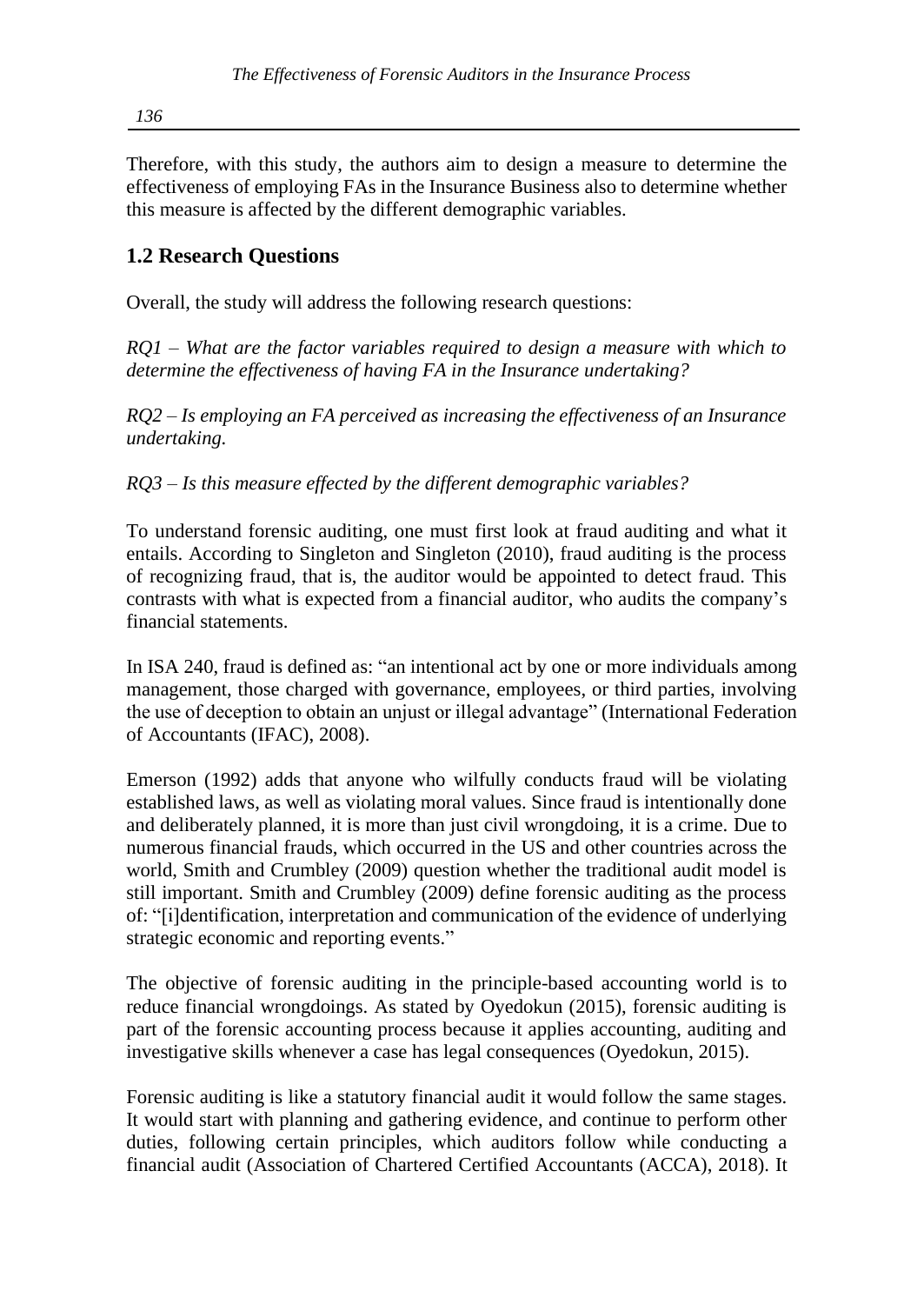further includes writing a report to management or court. It could be that FAs are not only appointed to prove whether there is a fraud but also to serve as an "expert witness" when a case goes to court and provides support in litigation (Singleton and Singleton, 2010).

Crumbley (2017) emphasizes the difference between fraud auditing and forensic accounting, claiming that a fraud auditor is engaged to determine the existence of fraud. As noted by Vukadinović *et al.* (2015), forensic accounting and forensic auditing are used interchangeably. This may create confusion in understanding the difference between the two, showing further the lack of theory on the subject because the information gathered about this field relates more to practice rather than theory (Vukadinović *et al.,* 2015).

## **2.1 Forensic Auditing vs. Financial Audit**

Insurance firms, like other firms, are required to have a financial audit performed by an independent party on their financial statements. The objectives of the auditor about fraud, as per ISA 40, are:

- *a.* "To identify and assess the risks of material misstatement of the financial statements due to fraud;
- *b.* To obtain sufficient appropriate audit evidence regarding the assessed risks of material misstatement due to fraud, through designing and implementing appropriate responses;
- *c.* To respond appropriately to fraud or suspected fraud identified during the audit" (IFAC, 2008).

Therefore, auditors carrying out financial audits are not directly required to detect fraud but should perform the above duties only if they suspect fraud. The need for forensic auditing thus arose. Although an external auditor would report if fraud were detected, it is not their main duty to detect fraud. Therefore, there may be cases which are overlooked (IFAC, 2008). Although standards state this, the public still seems to expect more. Booker (2015) reports that, in Malta, there is an expectation gap between the external auditor's responsibilities and what the public and regulators expect to receive from them. Booker (2015) stresses that, once an external auditor puts their "forensic hat" on, their role is changed.

A study by Vukadinović *et al. (*2015) found 11 differences between forensic auditing and external auditing. These are outlined in Table 1 below.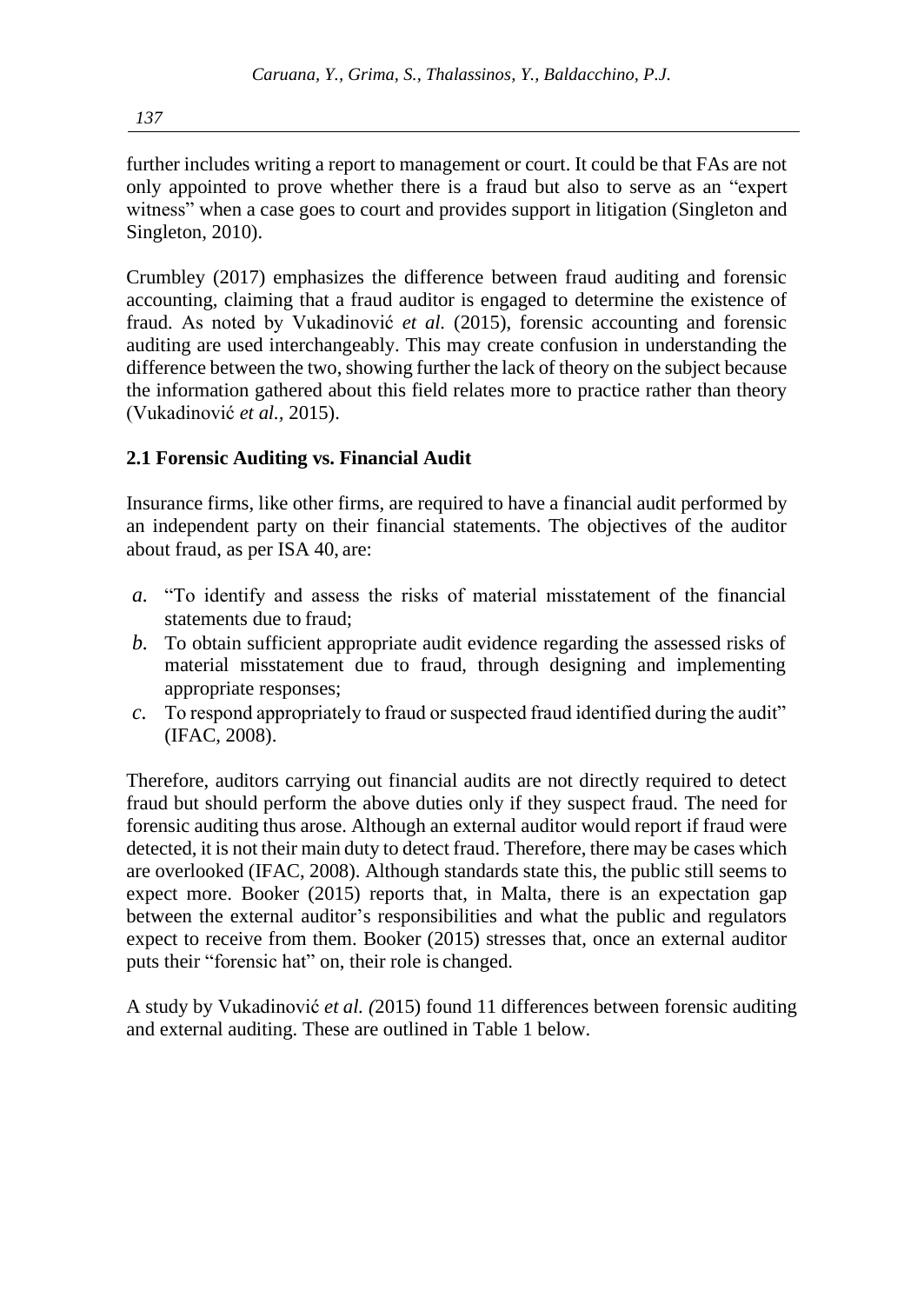| <b>Table 1.</b> Differences between forensic and external duditing |                                               |                                                                                                                                        |  |  |  |  |  |  |
|--------------------------------------------------------------------|-----------------------------------------------|----------------------------------------------------------------------------------------------------------------------------------------|--|--|--|--|--|--|
| <b>Difference</b>                                                  | <b>Forensic Auditing</b>                      | <b>External Auditing</b>                                                                                                               |  |  |  |  |  |  |
| <b>Legislation</b>                                                 | Follow professional rules                     | Follow professional and legal rules                                                                                                    |  |  |  |  |  |  |
| <b>Objective</b>                                                   | Prevent, investigate & detect<br>fraud        | <b>Express an opinion on Financial</b><br><b>Statements</b>                                                                            |  |  |  |  |  |  |
| <b>Limitations</b>                                                 | No limitations                                | Abide by professional standards                                                                                                        |  |  |  |  |  |  |
| <b>Materiality</b>                                                 | Everything is material                        | Crucial concept                                                                                                                        |  |  |  |  |  |  |
| <b>Period of activity</b>                                          | Until fraud or enough evidence<br>is gathered | One financial year                                                                                                                     |  |  |  |  |  |  |
| <b>Methodology</b>                                                 | Investigate all transactions                  | Sampling                                                                                                                               |  |  |  |  |  |  |
| Investigation                                                      | <b>Main activity</b>                          | Do not investigate                                                                                                                     |  |  |  |  |  |  |
| <b>Reporting</b>                                                   | On elements relating to<br>fraudulent acts    | Through an opinion as per standards                                                                                                    |  |  |  |  |  |  |
| <b>Court proceedings</b>                                           | Will be a witness                             | May be a witness                                                                                                                       |  |  |  |  |  |  |
| fraud                                                              | fraud                                         | Method of detecting Requested by the client to detect While conducting the audit, they come<br>across it and escalate to higher levels |  |  |  |  |  |  |
| <b>Obligation</b>                                                  | <b>Not Compulsory</b>                         | <b>Legal Obligation</b>                                                                                                                |  |  |  |  |  |  |

*Table 1. Differences between forensic and external auditing*

*Source: Adapted from Vukadinović et al. (2015).* 

## **2.2 Types of Forensic Auditing**

A forensic accountant may be appointed to investigate three main types of fraud, namely, corruption, asset misappropriation, and financial statement fraud (ACCA, 2018). Corruption is involved in one-third of the fraud cases, and it is mainly in the form of bribery, conflict of interest, and extortion. The most common type of fraud is asset misappropriation, where there is theft of cash, inventory, and other assets. Financial statement fraud can also be undertaken by employees who make false records or complete omissions, and misuse accounting principles (ACCA, 2018).

When referring to different types of forensic audits, one must consider the difference between proactive and reactive forensic audits. A reactive forensic audit is performed when there is already a suspicion of fraud, or a significant loss has occurred. Therefore, the event has already taken place, and thus, it is used to prove whether there are any wrongdoings, and to present evidence to be used in court.

Conversely, a proactive forensic audit is performed before there is any suspicion, and thus, it is more of a precautionary type of forensic audit. It is used as a risk assessment procedure, and to rectify and correct any procedures of the company (Crumbley, 2001). Uzoka (1990) describes a proactive forensic audit as creating a culture where employees are aware of the possibility of fraud. Therefore, they would already be prepared to prevent it and how to handle cases of fraud.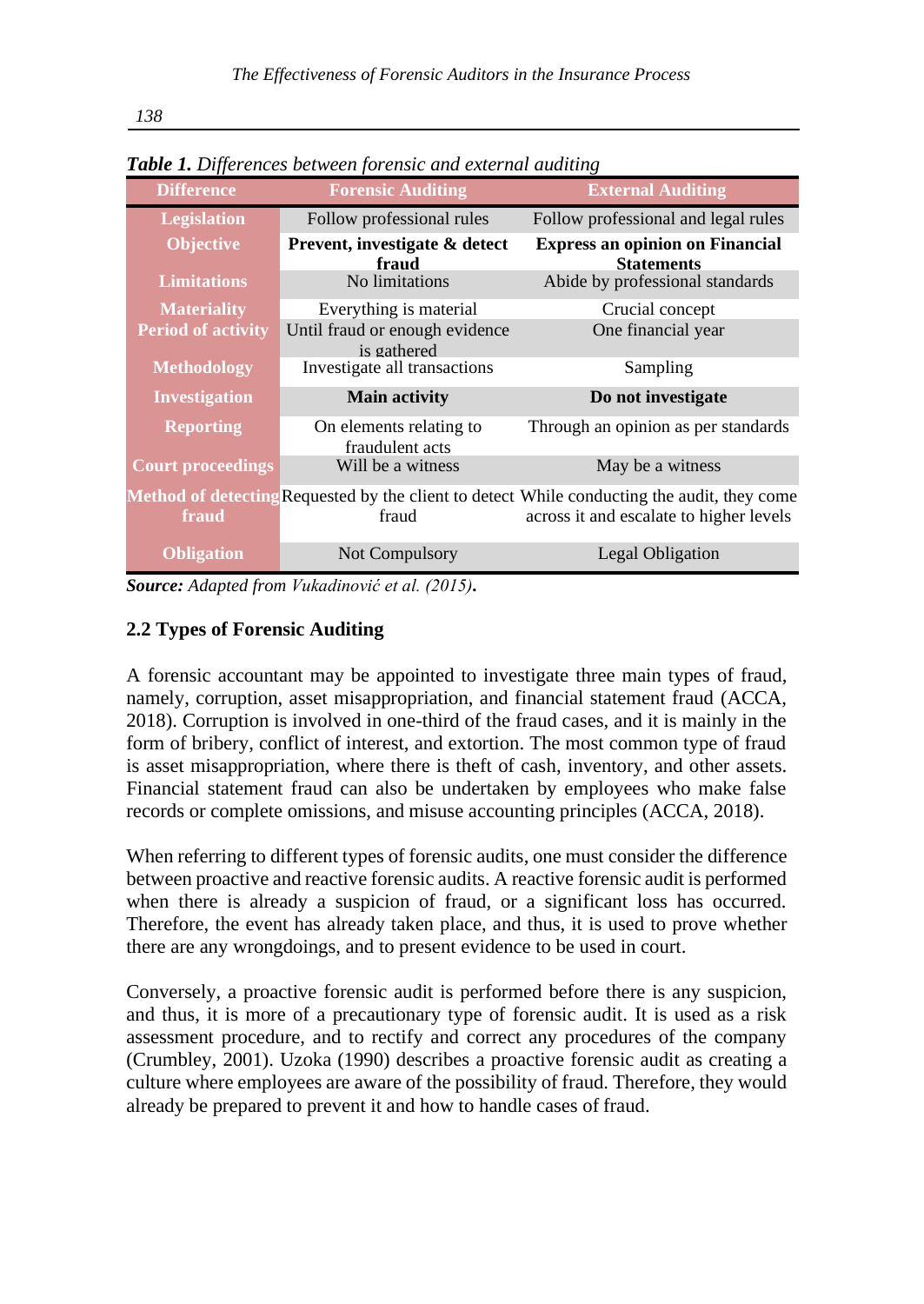## **2.3 Measuring the Effectiveness of Policy Implementation**

To conduct this study, the authors perceive the engagement of the FA in the insurance company as a new policy being implemented by insurance firms. Therefore, to evaluate the results and measure whether this engagement would be effective, the author uses the framework for measuring the effectiveness of policy implementation theory. According to Pradhan *et al.* (2017), implementing a new policy includes the following process:

- $\triangleright$  Identifying the current problem in this case from the reviewed literature, it is insurance fraud and the lengthy court cases, which may give rise to further fraud.
- $\triangleright$  Describing the purpose of the policy implementation in other words, why are we trying to engage the FA within the insurance industry?
- ➢ Planning what practices are most appropriate for policy implementation.
- ➢ Analyzing the implementation of the engagement of FA's to measure its effectiveness in the insurance industry, i.e., the extent to which the insurance industry will benefit from this engagement.

This framework requires a feedback loop which, in this study, would be the response obtained from the insurance firms, auditors, and investigators.

To achieve successful results in policy implementation, one can follow the modified framework of policy implementation theory developed by Pradhan *et al.* (2017), which revolves the following four main categories:

- ➢ *Having a policy:* According to Chen *et al.* (2014), this category refers to legislation and regulation which need to be adhered to implement the policy. Pradhan *et al.* (2017) describe it as the ability one must take control of the problem being addressed.
- ➢ *Practising the policy:* Here, one will evaluate and assesses whether the community is implementing the policy and adapting to it (Baker and McLelland, 2003). This process might take a while and might also be a trialand-error period.
- ➢ *Performance:* This step assesses whether the objectives of the implementation were reached (Baker and McLelland, 2003), and how the community is adapting to it, as well as people's perceptions of its effectiveness. Therefore, feedback enables improvement in the policy (Chen *et al.* 2014).
- ➢ *Overall effectiveness:* To measure whether the implemented policy was effective or not, one must note what the goal was (Pradhan *et al.,* 2017). To measure effectiveness, the study conducted by Bond *et al.* (2011) establishes four criteria, which are discussed further in the following section.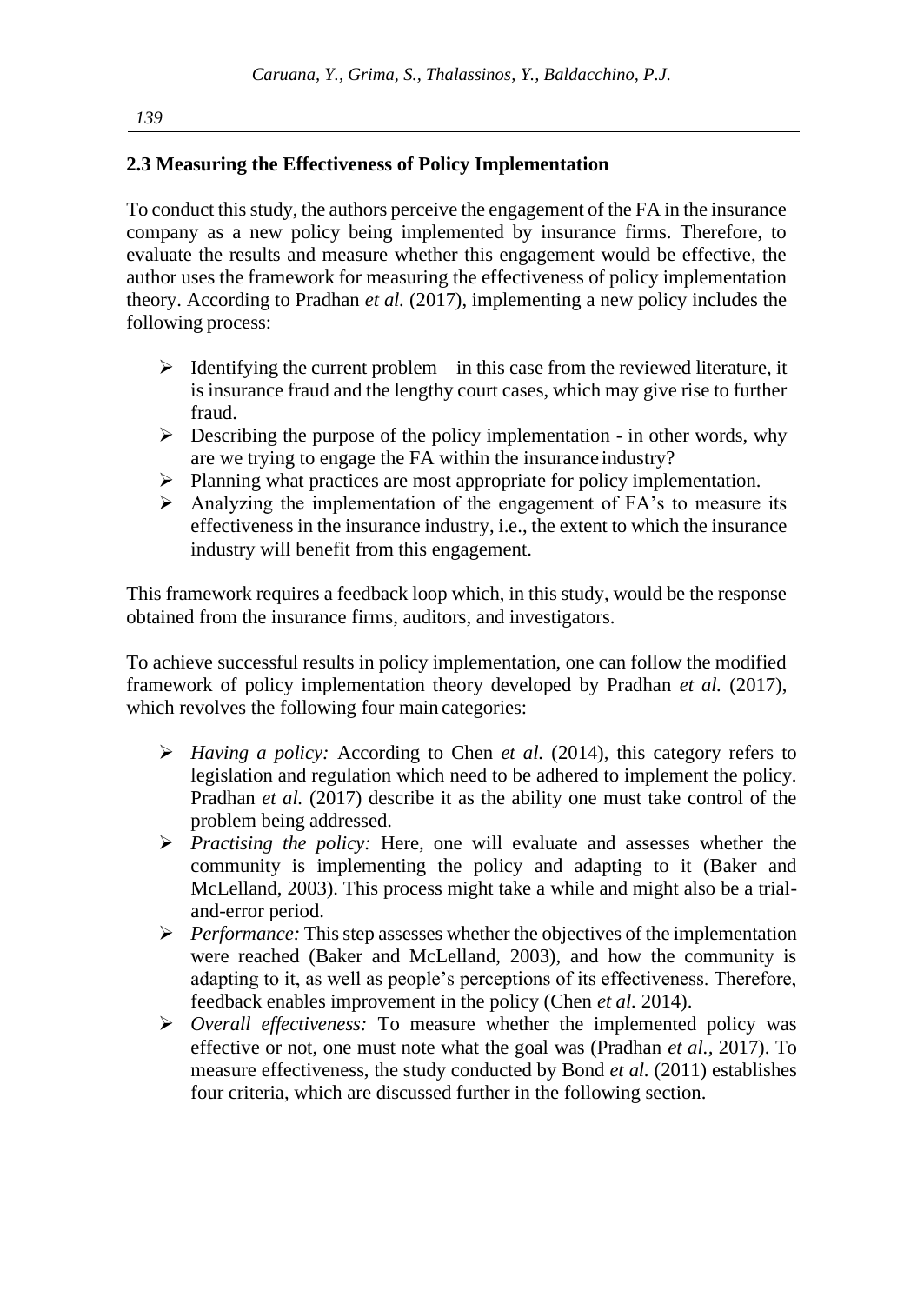## **2.4 Criteria for Effective Implementation**

Bond *et al.* (2011) have established four criteria as follows:

- **a.** Procedural Effectiveness the way the policy is implemented will make a difference to the effectiveness it will have in society or the industry.
- **b.** Substantive Effectiveness after carrying out the implementation, the objectives should be reviewed to test if they were achieved.
- **c.** Transactive Effectiveness apart from assessing if objectives were achieved, one also must note if objectives can be achieved with efficient use of resources (Sadler, 1996). This will determine optimum effectiveness because, if objectives are achieved with minimum resources, it would be an idealsituation. While Baker and McLelland (2003) perceive the use of efficient resources as using the least amount of money and time. Theophilou *et al.* (2010) consider skills and roles.
- **d.** Normative Effectiveness achieving normative goals will increase the effectiveness of policy implementation (Baker and McLelland, 2003). Although achieving the objectives is the main aim of this policy implementation, it would not do any harm in to achieve other additional changes, which have a positive impact on society, organizations, culture, and possibly, a positive change in mindset (Cashmore *et al.,* 2004).

## **3. Research Methodology**

## **3.1 Preliminary Data Collection**

The authors referred to both primary and secondary data to obtain information about the subject matter and to understand and determine any gaps in this research subject. This preliminary research helped the authors to develop the research questions. The authors obtained institutional support to conduct a simple semi-structured interview with the representatives of:

- One of the Big Four audit firms in Malta,
- Insurance firms in Malta,
- Representatives of Malta Financial Services Authority (MFSA),
- Lecturers from the Faculty of Economics, Management and Accountancy (FEMA) and the Criminology department at the University of Malta (UOM).

Information from both local and foreign sources were consulted to obtain a broad perspective on the types of cases FA's can be involved in with regards to insurance claims. To facilitate the readers' understanding, the researchers created Figure 1 to show the structure which was used to come up with the research questions and to obtain background information on the topic.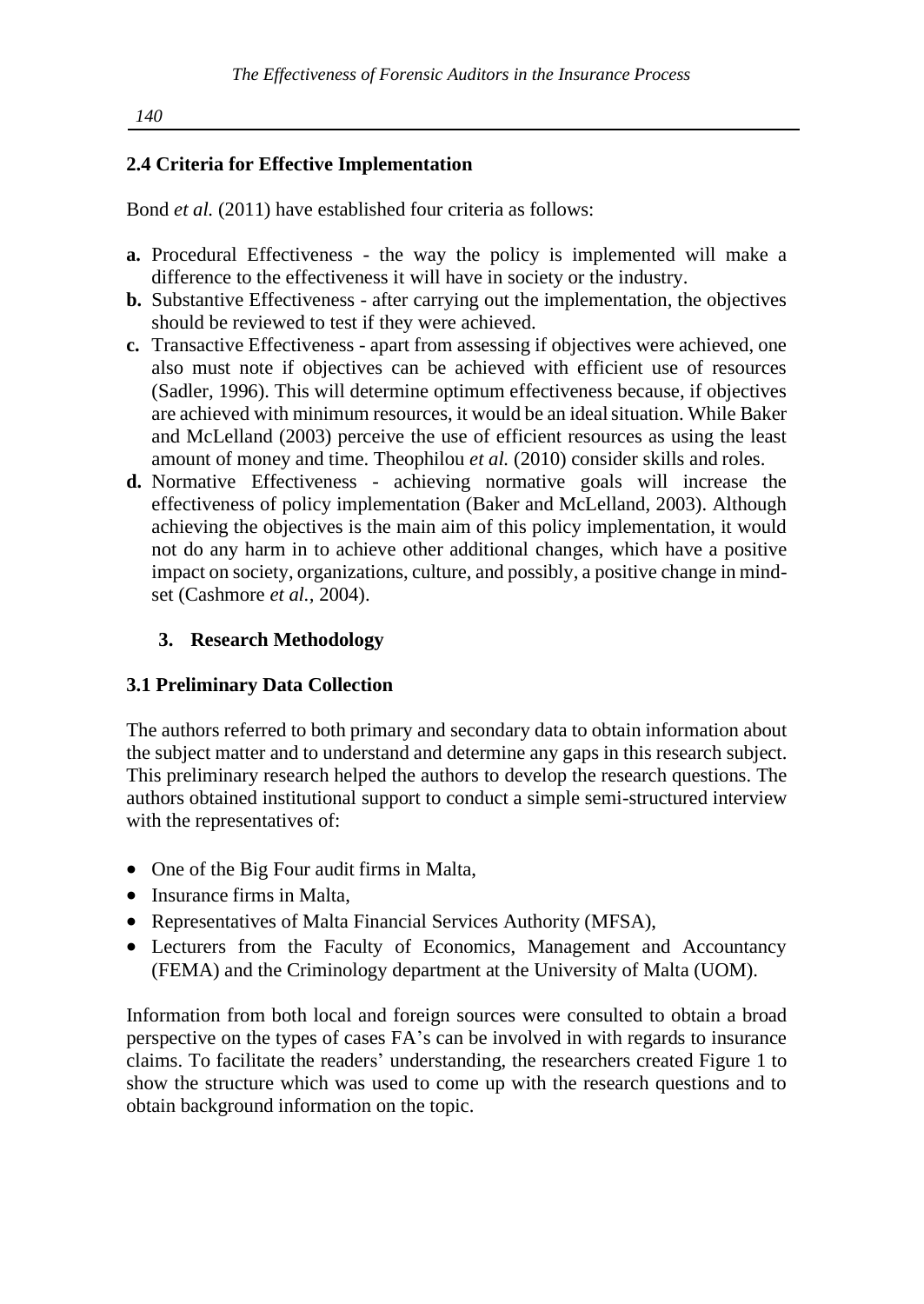*Figure 1. Secondary data structure*



*Source: Authors' own compilation.*

## **3.2 Research Design**

A cross-sectional time horizon was chosen as the research shows only the perception of the effectiveness of FAs in the insurance industry of the selected sample at the time of the research study (Saunders *et al.,* 2016). Furthermore, given the nature of the research questions and the lack of FAs in Malta, a mixed approach was adopted to obtain both qualitative and quantitative information. Through questionnaires, a better understanding was obtained of the need for forensic auditing in the insurance claim process and the extent to which it is needed.

## **3.3 Research Tools and Data Collection**

*Theoretical Data Collection:* Various types of literature (old and recent) were reviewed, including articles, journals, legislation, standards, local and foreign studies, websites, and textbooks and attended various local conferences on the subject.

*Empirical Data Collection:* As stated above, questionnaires were distributed to selected parties in Malta to form a random statistical sample.

*Selecting the Sample:* The authors made sure that the sample chosen would enable them to answer the research questions in a representative manner. To ensure this, the authors used cluster with simple random sampling (Saunders *et al.,.* 2016). They decided, following the preliminary research, that it would be best to distribute questionnaires among the following clusters:

- Oualified accountants;
- All Certified Public Accountants (CPAs) and those holding the Practicing Certificate in Auditing (PCAs);
- Local insurance firms, Tied Insurance Intermediaries, Agents and Brokers;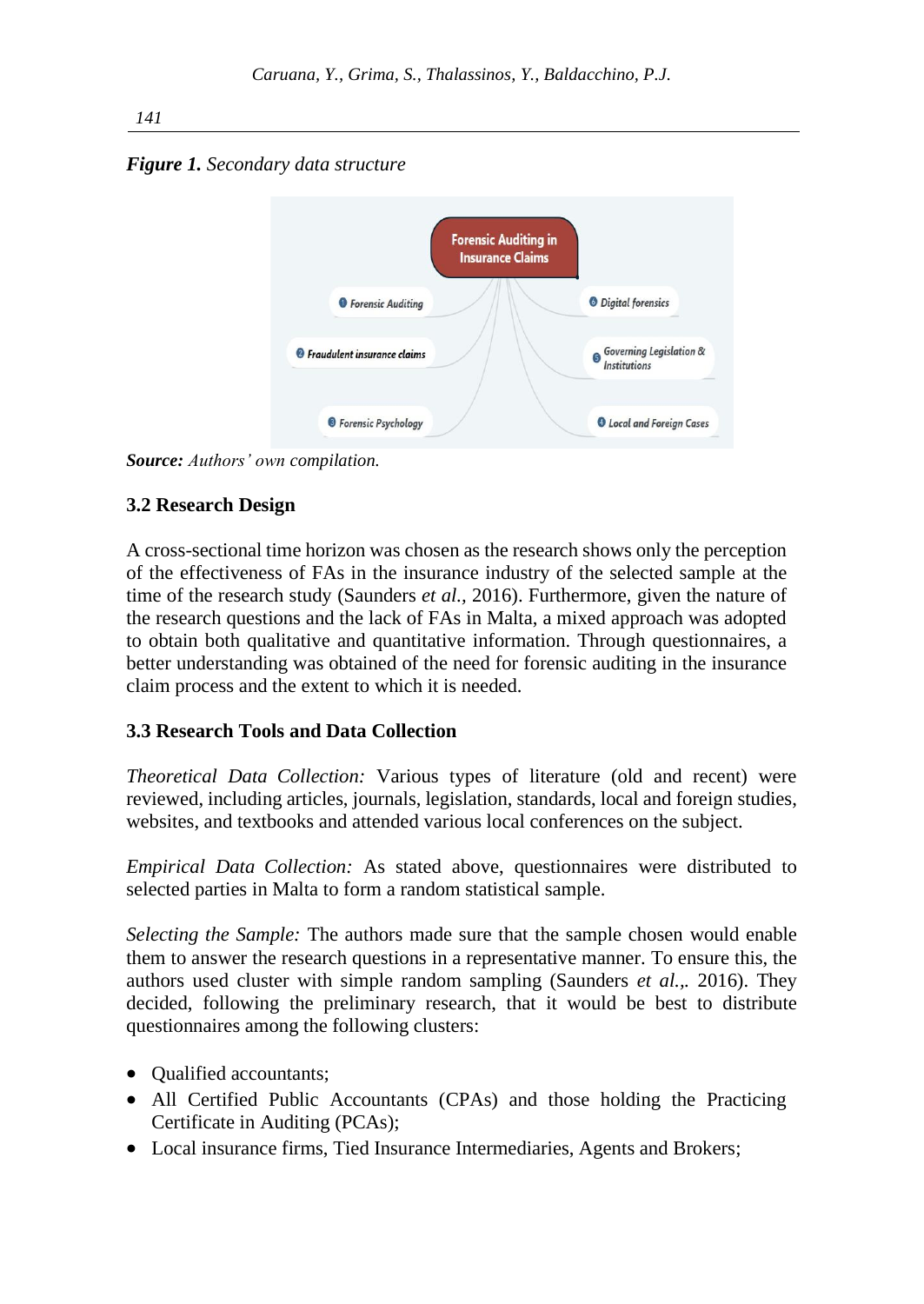• Experts having investigative, compliance, and risk management roles in Maltese society. The authors believed that their perception could be taken into consideration to conduct further research in this research area while providing certain insights, which would help when interpreting results.

After deciding on the above clusters, questionnaires were distributed randomly among them. Given that the questionnaire was distributed among various professions, it was determined using an online sample calculator that for the study to be representative at 95% confidence level, 384 answers would be required (Creative Research Systems, 2012). Subsequently, a response rate of 105% (402) was obtained.

*Designing the questionnaire:* When designing the questionnaire, one questionnaire was prepared and distributed among the clusters mentioned above to enable comparison while analysing data. The respondents were then grouped into two categories, namely, Internal Controllers and Management.

Internal Controllers consisted of CPA/PCA holders, qualified accountants, compliance officers, risk managers, investigators, and advocates. The management category consisted of personnel working in insurance companies/TIIs/Brokers who have hands-on experience in insurance policies and claims. The authors started off the questionnaire with an introduction to the study and an explanation of what forensic auditing is all about, as well as the reasoning behind the study thereby familiarizing the participant with the context.

The questionnaire was then divided into three sections. The first section was divided into the four categorical criteria to obtain effectiveness, and mainly included four or five statements, which followed the themes suggested by Bond *et al.* (2011), which were developed into 18 statements derived from literature and which had to be rated on a five-point Likert, scale (Table 2). The second section included a comment box for participants to express any opinions on the subject while the final section contained a few demographic questions.

| - <i>point Likert</i> scale |                        |
|-----------------------------|------------------------|
| <b>Scale</b>                | <b>Points of Scale</b> |
|                             | Strongly disagree      |
|                             | Disagree               |
|                             | Neutral                |
|                             | Agree                  |
|                             | <b>Strongly Agree</b>  |

*Table 2. Five-point Likert scale*

*Source: Authors' own compilation.*

In the above Table, one can note that the authors maintained the option of 'neutral' since FAs are not well established in Malta, and thus, the neutral point allows the respondent to answer according to their true knowledge and perception. As Saunders

*142*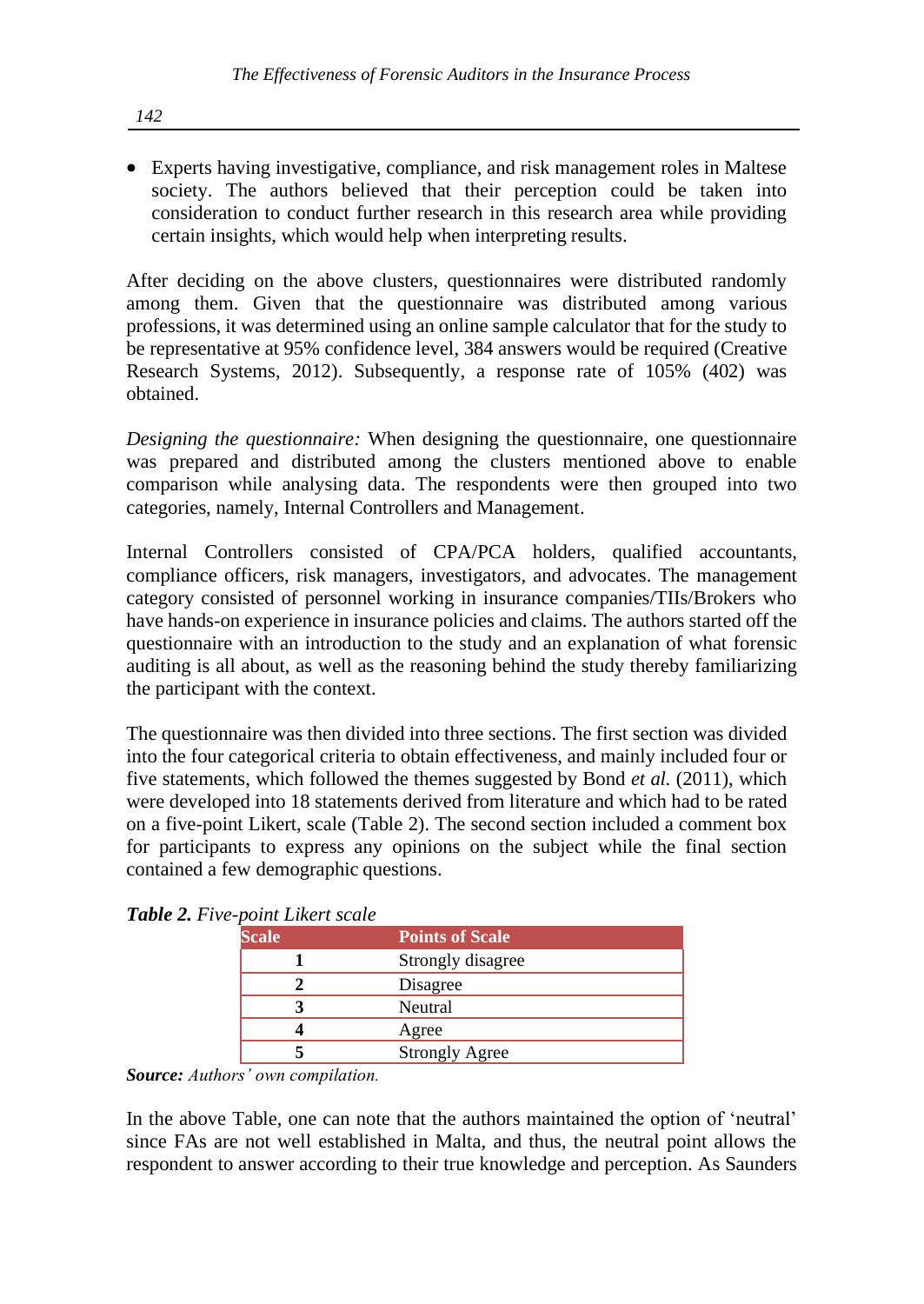*et al.* (2016, p. 458) observe, it allows the respondent to take a "sit on the fence" approach by ticking the neutral point when they are unsure about something, rather than ticking a negative statement. A five-point scale was chosen because, it makes it easier for the respondent to answer and enables more accuracy and better representation of the participants' thoughts (Saunders *et al.,* 2016). Questionnaires were prepared using an online application (Qualtrics XM), given that it would be more convenient for the participants to complete them.

## **3.4 Data Analysis Tools**

The quantitative data gathered through the questionnaires were analysed statistically using SPSS (version 26). This involved analysing the reliability of internal consistency between related statements through Cronbach Alpha and carrying out Exploratory Factor Analysis, using principal components extraction with Oblimun and Kaiser Normalization. Since the questionnaire also included open-ended questions, these were analyzed by identifying common themes, hence using thematic analysis (TA) as suggested by Braun and Clarke (2017). The authors used a similar approach to that used by Braun and Clarke (2016), to code and develop themes as they offer flexibility while analysing findings. Coding was done by observing all comments in the open-ended questions and grouping them into themes according to the most frequent responses.

## **4. Research Findings and Discussion**

In all, 402 responses were gathered, 57% of which were male, while 43% of the respondents were female. These were then subdivided into two lines of business, namely, internal controllers (57%) and the management team within an insurance company (43%). The majority in both lines of business were male. The age of the respondents varied, with many respondents aged between 26 and 35 years (43%), while the second-largest cohort was the 36-45 years group (23%). Therefore, respondents had a good experience in their line of work. A total of 16% of the respondents were aged between 16 and 25 years, while 12% were 46 to 55 years old, and 5% aged 56 years and over. This is illustrated in Figure 2 below:





*Source: Authors' own compilation.*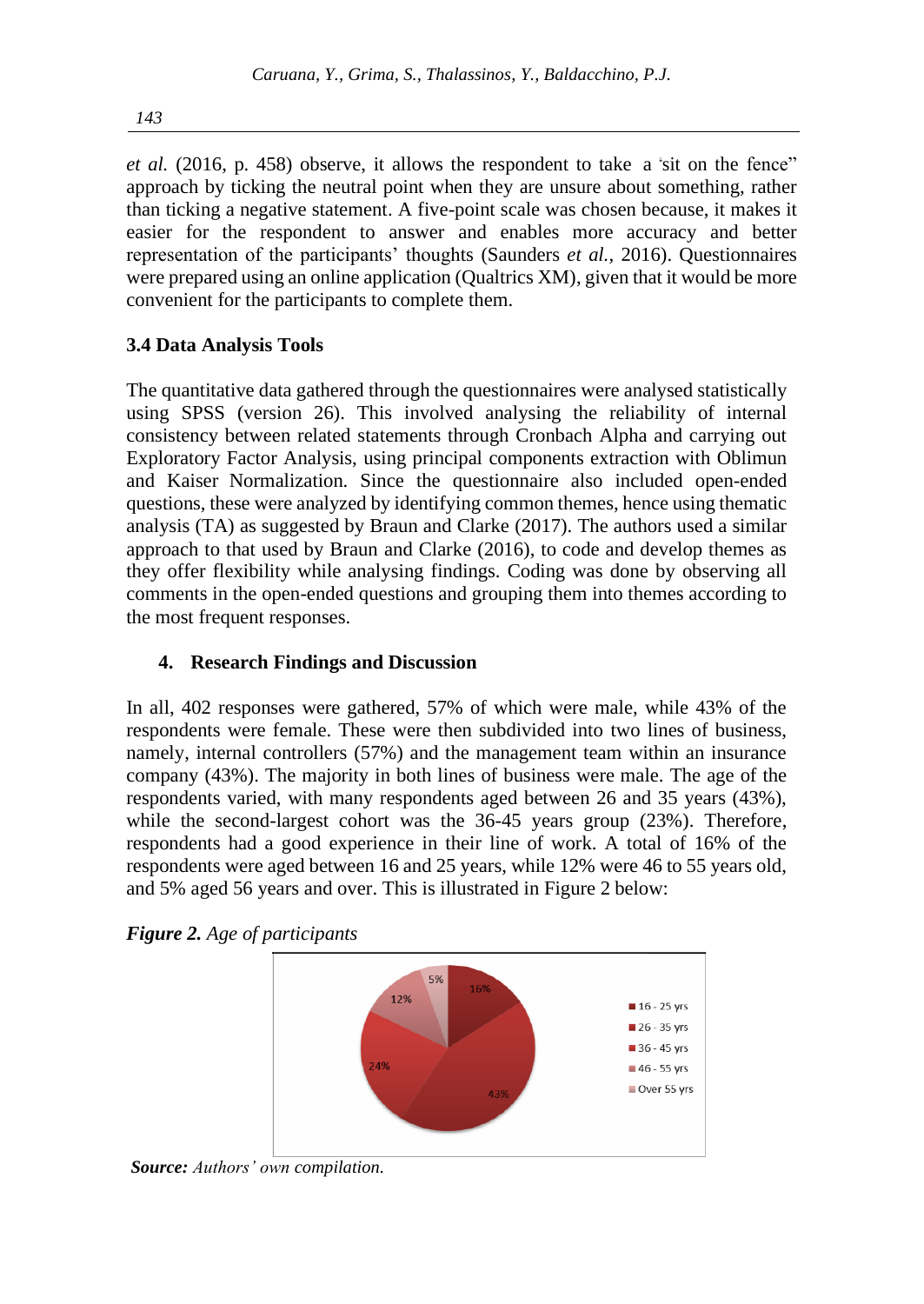The experience of these participants is evenly distributed, especially among management respondents. With regards to internal controllers, the majority had '1 to 5' and '6 to 10' years of experience, however, this is still reliable as respondents hailed from large accountancy firms and were thus exposed to various scenarios which could enable them to answer the questionnaire with ease. Figure 3 below indicates the years of experience of the respondents.





*Source: Authors' own compilation.*

Furthermore, as per the results noted in the study by Locano (2012), in this study, we also noted that most respondents experienced insurance fraud throughout their work experience. This can be seen in Figure 4 below:

*Figure 4. Insurance and fraud experience* 



*Source: Authors' own compilation.*

Moreover, the authors found that insurance frauds were encountered mostly by management, and not by internal controllers, thus, it could be a possibility that fraud stopped at the first line of defence. However, 20% of the respondents who experienced insurance fraud were internal controllers. Therefore, there is still the possibility that fraud is being encountered by internal controllers.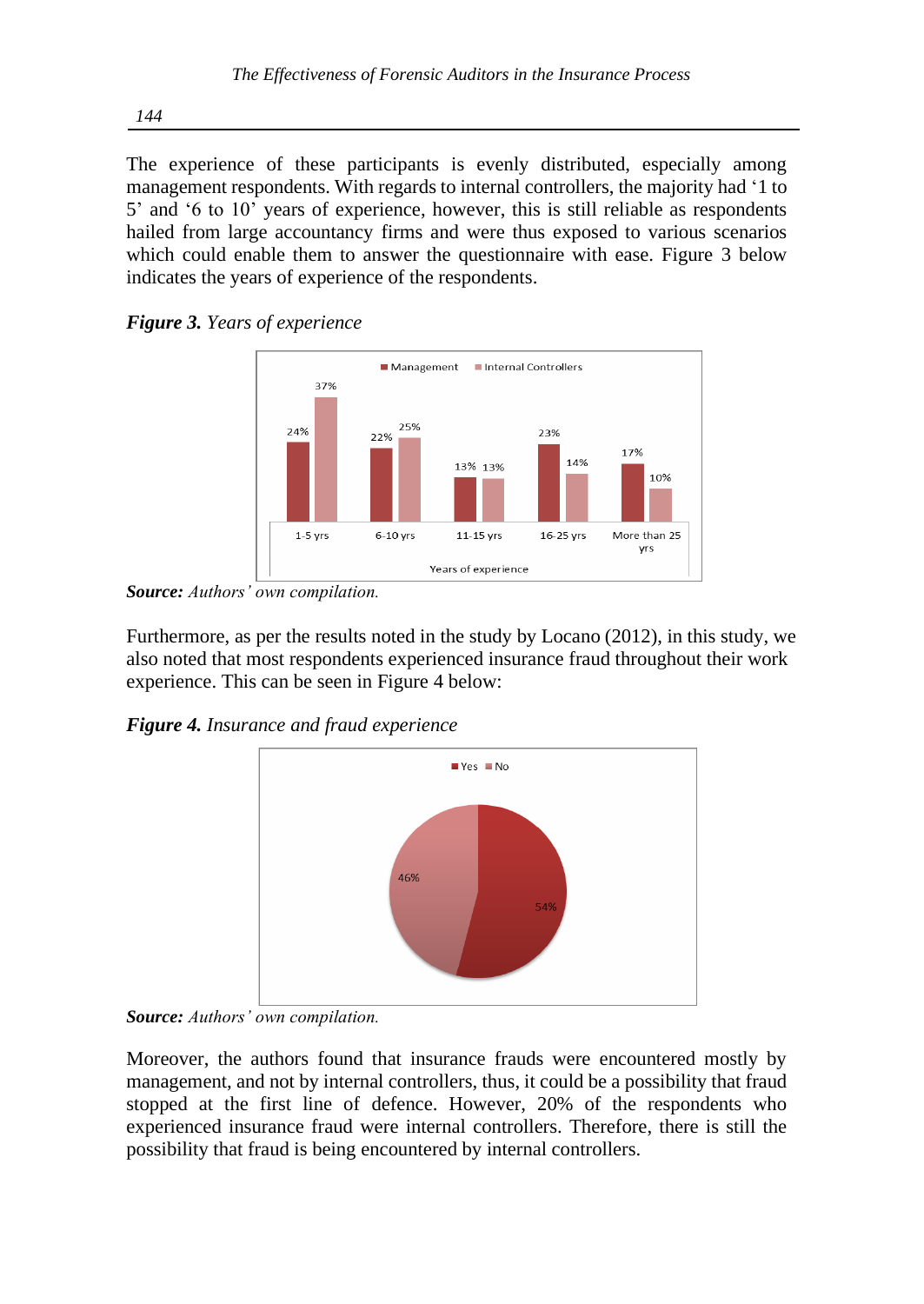

*Figure 5. Insurance and fraud experience by Lob*

*Source: Authors' own compilation.*

When analysing according to the years of experience, undoubtedly, most insurance frauds were encountered by the respondents having most years of experience. Furthermore, from the comments of the respondents, the overall perception of engaging FAs in the insurance industry is positive. Figure 6 below demonstrates that 54% of the respondents are positive about such engagement, while 27% are neutral or still undecided, and the remaining 20% are against it. The main reasons for being against such engagement were that LAs, lawyers, and claim handlers can do the work of FAs.





*Source: Authors' own compilation.*

However, one must consider that the current local circumstances in which the study was conducted may also affect the results as society is becoming increasingly more aware of the crime.

However, even though forensic auditing is like the statutory financial audit, as stated by ACCA (2018), respondents are still sceptical about the idea of the financial audit being replaced by forensic audit, especially internal controllers. 45% of the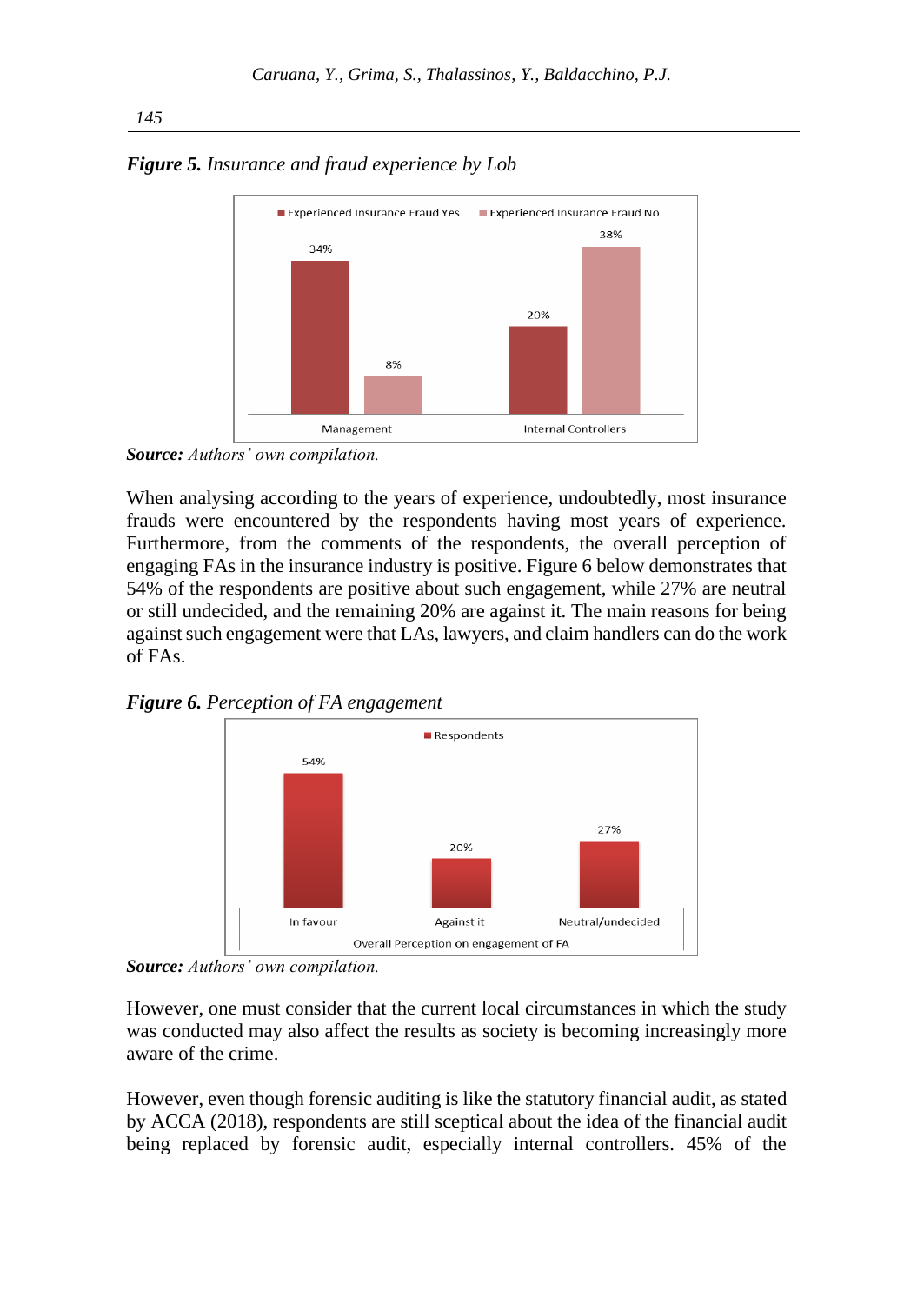respondents are against this idea, 32% of whom are internal controllers. According to Figure 7 below, most insurance management are neutral about the proposal; thus, it could be that they would ask for such change in the future, as it would be more worthwhile to the insurance firm. This is also in line with Cachia's (2009) findings that insurers do like the proposition of external auditors doing such forensic work while conducting the audit, whereas internal controllers remain sceptical about the proposal.



*Figure 7. Perception of substituting the financial audit with forensic audit*

## **4.1 The Factors Explaining the Effectiveness of Forensic Auditors**

Bond *et al.* (2011) explain that effectiveness can be measured through procedural, substantive, transactive and normative effectiveness. With Exploratory Factor Analysis the authors' aim to "examine the underlying patterns or relationships for 18 variables and to determine whether the information can be condensed or summarized in a smaller set of factors or components" (Hair *et al.,* 2010), research question RQ1. The Kaiser–Meyer–Olkin (KMO) statistic, which is a measure of sampling adequacy for the appropriateness of applying factor analysis, fell within the acceptable range (above 0.6), with a value of 0.856 and a p-value  $< 0.05$ . This further supported continuance of factor analysis and so the analysis proceeded.

Factor analysis loaded the best of 4 factors and 17 statements, which in combination explained 63.68% of the variance. One statement was omitted (i.e., statements  $B1 -$ Substantive Effectiveness - 'Forensic auditors can serve a purpose in the insurance industry'). This was both because they explain little variance and because they fell under factors which were defined by one or two variables, making them unstable and generally unreliable (Tabachnick and Fideli, 2001). The factors were interpreted or omitted cautiously with scientific utility. Therefore, variables that give a low level of association with several factors at the same time are neglected in the analysis.

Table 3 shows which statements are grouped under each of the 4 factors. Factor 1,

*Source: Authors' own compilation.*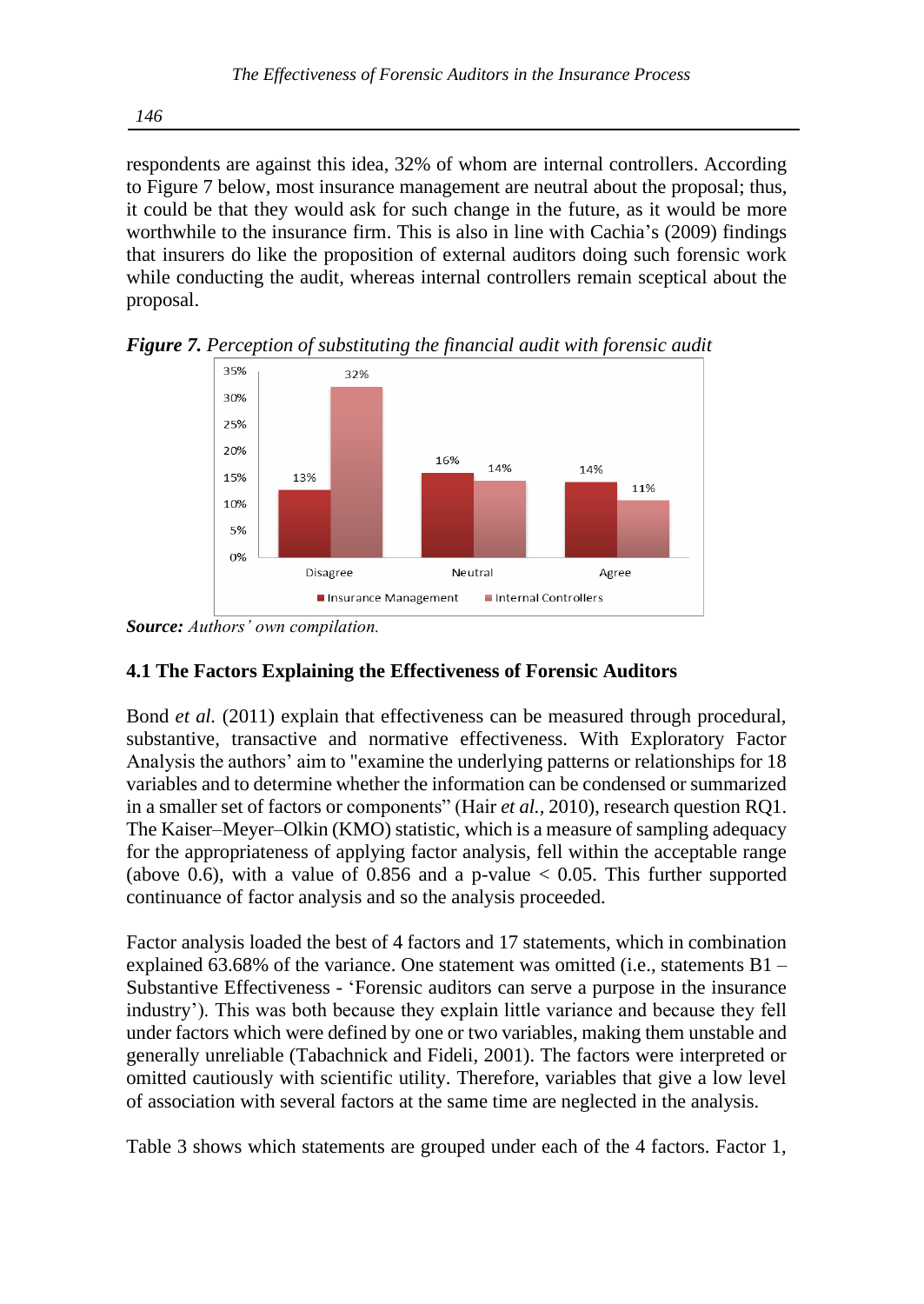which has now been termed "Normative Effectiveness", explained 31.82% of the variance and comprised 5 items. Factor 2, which has now been termed "Transactive Effectiveness" explained 18.81% of the total variance and comprised 4 items, Factor 3, which has now been termed "Procedural Effectiveness" explained 6.83% of the total variance and comprised 4 items and Factor 4, which has now been termed "Substantive Effectiveness" explained 6.21% of the total variance and comprised 4 items (Hair *et al.,* 2010):

|                                                  |      |          | Component |                |
|--------------------------------------------------|------|----------|-----------|----------------|
|                                                  | 1    |          | 3         | $\overline{4}$ |
| D3. The role of forensic auditors in the         | .796 |          |           |                |
| insurance industry will affect society's         |      |          |           |                |
| behaviour towards insurance services.            |      |          |           |                |
| D1. Forensic auditing in the insurance industry  | .781 |          |           |                |
| will decrease criminality in society.            |      |          |           |                |
| D2. If insurance companies appoint forensic      | .615 |          |           |                |
| auditors as an anti-fraud measure,               |      |          |           |                |
| policyholders may benefit a lower premium.       |      |          |           |                |
| D5. The financial audit should turn into a       | .529 |          |           |                |
| forensic audit to cover the fraud aspect.        |      |          |           |                |
| D4. The engagement of forensic auditors will     | .525 |          |           |                |
| clarify that the purpose of a financial audit is |      |          |           |                |
| not to detect fraud.                             |      |          |           |                |
| C4. While utilising fewer resources, the         |      | $-0.999$ |           |                |
| engagement of forensic auditors will boost       |      |          |           |                |
| consumer confidence in insurance firms.          |      |          |           |                |
| C3. Claims will be finalised in a shorter time,  |      | $-.997$  |           |                |
| hence fewer resources being used (workers        |      |          |           |                |
| spend less time dealing with a claim; therefore  |      |          |           |                |
| insurers save costs and time).                   |      |          |           |                |
| C1. When engaging forensic auditors,             |      | $-.995$  |           |                |
| employees will benefit from enhanced             |      |          |           |                |
| knowledge on fraud detection and they will       |      |          |           |                |
| become more aware of the risk of fraud.          |      |          |           |                |
| C2. Although wages will increase, insurers will  |      | $-.994$  |           |                |
| ultimately benefit from a decrease in costs, due |      |          |           |                |
| to paying less fraudulent claims.                |      |          |           |                |
| A1. Forensic auditors should be engaged at the   |      |          | .765      |                |
| proposal stage (When the client is taking out an |      |          |           |                |
| insurance policy).                               |      |          |           |                |
| A4. Forensic auditing should be implemented      |      |          | .663      |                |
| as part of the risk management process of an     |      |          |           |                |
| Insurance company                                |      |          |           |                |
| A2. Forensic auditors should be engaged at the   |      |          | .438      |                |
| claims stage when the insurer is suspecting      |      |          |           |                |
| fraud.                                           |      |          |           |                |

|  | Table 3. Exploratory Factor Analysis |  |  |
|--|--------------------------------------|--|--|
|--|--------------------------------------|--|--|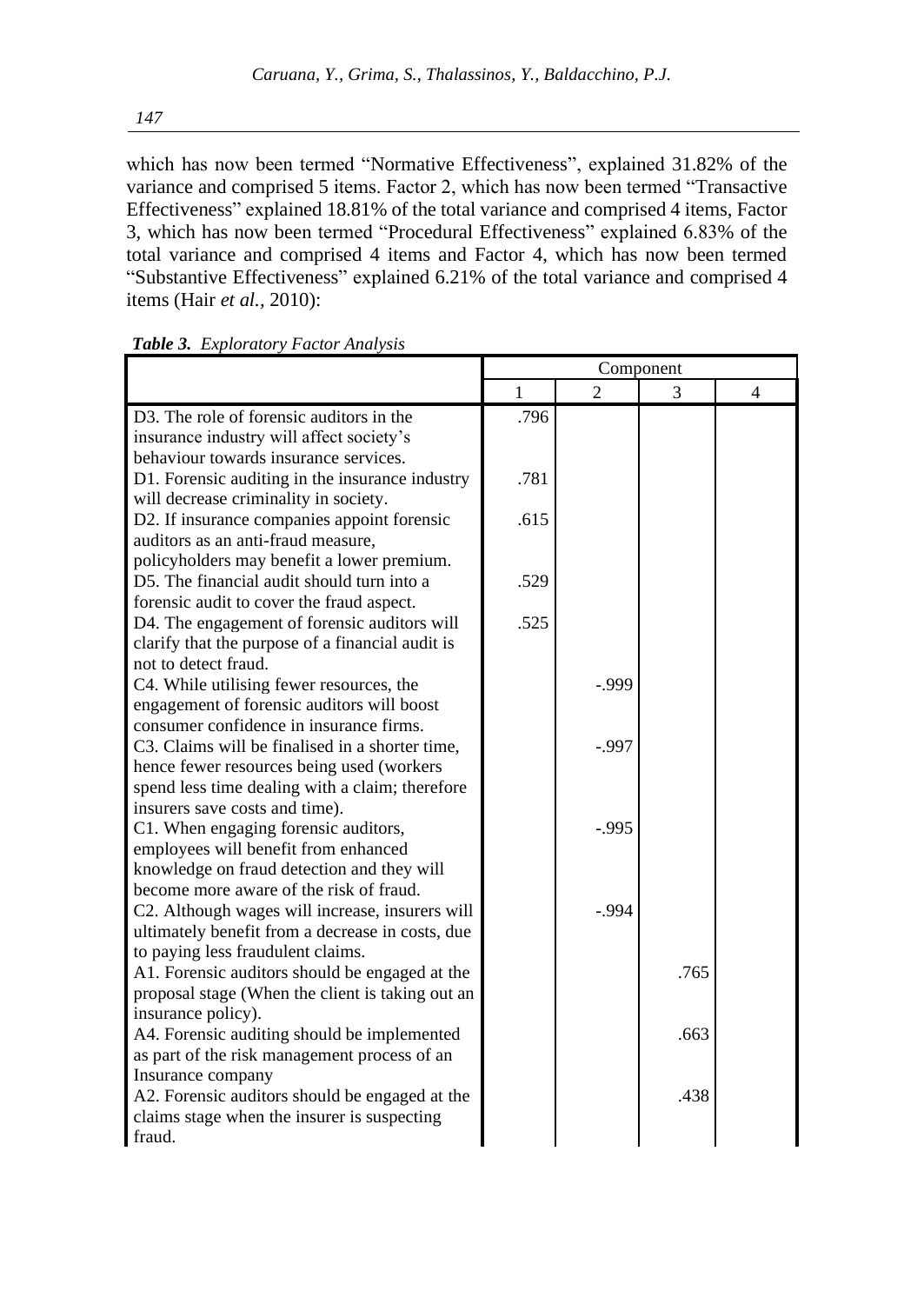| A3. When a claim is taken to court, it would be       |  | .388 |          |
|-------------------------------------------------------|--|------|----------|
| the ideal time to appoint a forensic auditor.         |  |      |          |
| B <sub>3</sub> . Forensic auditors will determine the |  |      | $-.901$  |
| compensation amount better than loss adjustors        |  |      |          |
| (given they have financial and auditing)              |  |      |          |
| knowledge).                                           |  |      |          |
| B5. Forensic auditors are capable in                  |  |      | $-0.739$ |
| determining the compensation to be provided           |  |      |          |
| to policyholders having injury claims, upon           |  |      |          |
| consultation with doctors about the degree of         |  |      |          |
| injury.                                               |  |      |          |
| B2. With the engagement of forensic auditors,         |  |      | $-632$   |
| insurance firms can allocate better reserves.         |  |      |          |
| B4. Insurance companies appointing forensic           |  |      | $-.503$  |
| auditors will be more profitable due to a             |  |      |          |
| decrease in fraud risk.                               |  |      |          |

*Extraction Method: Principal Component Analysis. Rotation Method: Oblimin with Kaiser Normalization. a. Rotation converged in 7 iterations. Source: Authors' own compilation.*

The Cronbach's alpha coefficients as shown in Table 4 of this scale were between 0.62– 0.998. Moreover, that of the 4 Factors is 0.70. Therefore, as part of our statistical analysis, we can conclude that this scale is reliable.

| Factor                                  | <b>Item</b> | <b>Mean</b> | <b>Min-Max</b> | <b>Cronbach's Alpha</b> |
|-----------------------------------------|-------------|-------------|----------------|-------------------------|
| F1 Normative Effectiveness              |             | 3.32        | 3.03-3.91      | 0.73                    |
| F <sub>2</sub> Transactive              | 4           | 4.30        | 4.29-4.30      | 0.998                   |
| <b>Effectiveness</b>                    |             |             |                |                         |
| F <sub>3</sub> Procedural Effectiveness |             | 3.23        | 2.52-3.98      | 0.62                    |
| F4 Substantive                          | 4           | 3.41        | 3.26-3.64      | 0.74                    |
| <b>Effectiveness</b>                    |             |             |                |                         |
| FA Effectiveness                        |             | 3.57        | 3.23-4.30      | 0.70                    |

*Table 4. Cronbach's Alpha Values (n=471)*

*Source: Authors' computations.*

The computed 'FA Effectiveness Measure' shows a mean of  $3.56$  (SD = 0.55). Meaning that the 'FA Effectiveness measure' and Factors (1, 2, 3 and 4) produced means that were close to the computed 'FA Effectiveness Measure', Table 5. This shows that participants, overall, believe that FA is effective in the insurance process, research question RQ2.

| $\bf{1}$ word of $\bf{1}$ is $\bf{1}$ in $\bf{1}$ is $\bf{1}$ in $\bf{1}$ is $\bf{1}$ is $\bf{1}$ is $\bf{1}$ is $\bf{1}$ is $\bf{1}$ is $\bf{1}$ is $\bf{1}$ is $\bf{1}$ is $\bf{1}$ is $\bf{1}$ is $\bf{1}$ is $\bf{1}$ is $\bf{1}$ is $\bf{1}$ |     |       |                   |        |                |  |  |  |  |
|---------------------------------------------------------------------------------------------------------------------------------------------------------------------------------------------------------------------------------------------------|-----|-------|-------------------|--------|----------------|--|--|--|--|
|                                                                                                                                                                                                                                                   |     | Min   | Max               | Mean   | Std. Deviation |  |  |  |  |
| F1 Normative Effectiveness                                                                                                                                                                                                                        | 402 | 00.1  | 5.00 <sub>1</sub> | 3.3179 | .71138         |  |  |  |  |
| <b>F2</b> Transactive Effectiveness                                                                                                                                                                                                               | 402 | 1.00. | 5.00              | 4.2985 | .87594         |  |  |  |  |
| F <sub>3</sub> Procedural Effectiveness                                                                                                                                                                                                           | 402 | 1.00. | 5.00              | 3.2289 | .72379         |  |  |  |  |
| F4 Substantive Effectiveness                                                                                                                                                                                                                      | 402 | .00.  | 5.00              | 3.4279 | .72027         |  |  |  |  |

*Table 5. FA Effectiveness Measure*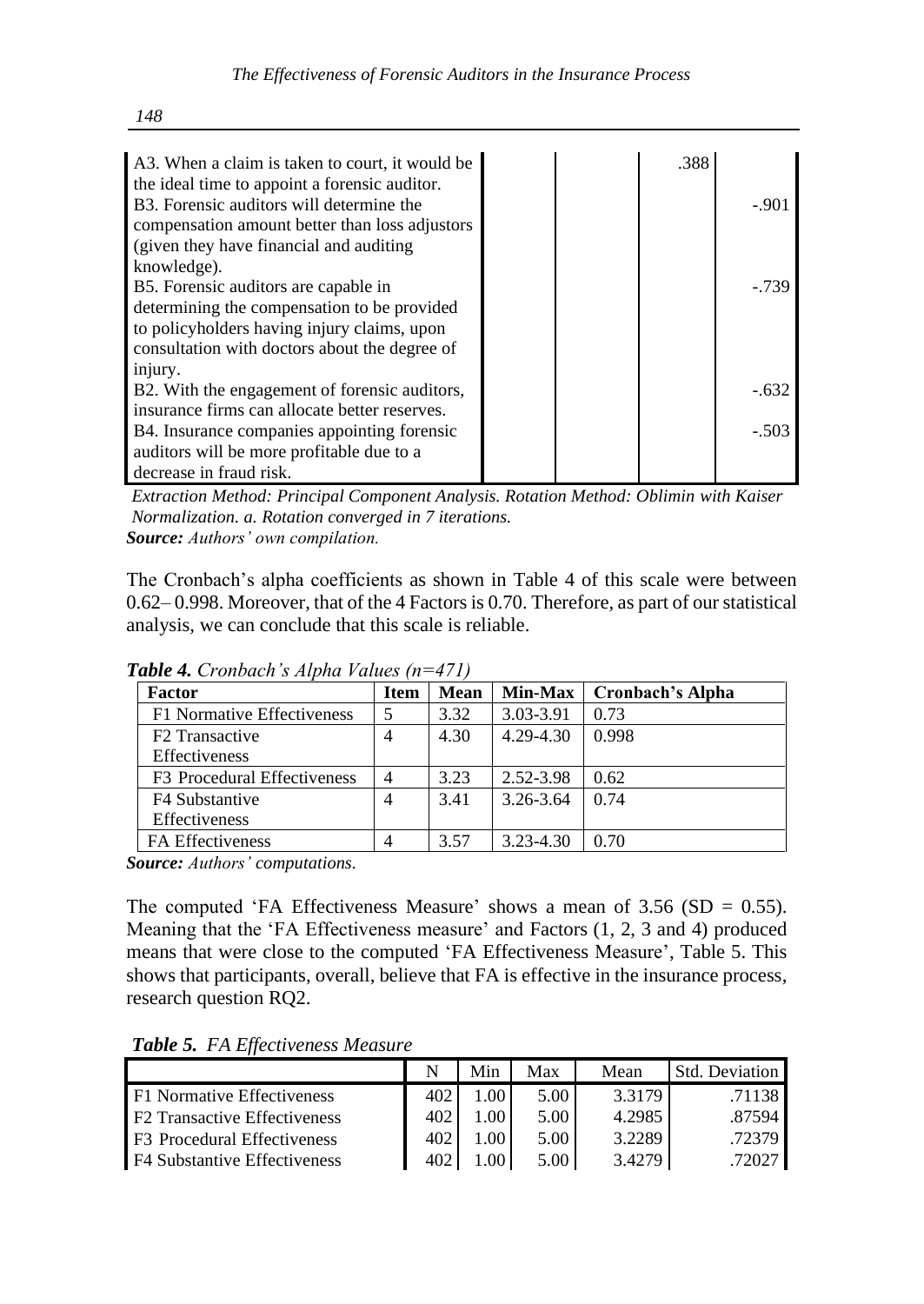| FA Effectiveness                                                                                                                                                                                                                                                                                 | 402 1.00 | 5.00 | 3.5683 | .55308 |
|--------------------------------------------------------------------------------------------------------------------------------------------------------------------------------------------------------------------------------------------------------------------------------------------------|----------|------|--------|--------|
| Valid N (listwise)                                                                                                                                                                                                                                                                               |          |      |        |        |
| $\mathbf{C}$ and $\mathbf{A}$ and $\mathbf{A}$ and $\mathbf{A}$ and $\mathbf{A}$ and $\mathbf{A}$ and $\mathbf{A}$ and $\mathbf{A}$ and $\mathbf{A}$ and $\mathbf{A}$ and $\mathbf{A}$ and $\mathbf{A}$ and $\mathbf{A}$ and $\mathbf{A}$ and $\mathbf{A}$ and $\mathbf{A}$ and $\mathbf{A}$ and |          |      |        |        |

*Source: Authors' computations.*

The authors then carried out multiple linear regression on the resultant FA Effectiveness Measure and the demographic factors (independent variables) namely: gender, age, line of business (LOB), years of experience of the respondents, company size, and whether respondents experienced insurance fraud. This was carried out to determine how this measure (FA Effectiveness Measure- dependent variable) varies with these independent variables.

### *Table 6. Model Summary*

| Model |                   | R Square | Adjusted R<br>Square | Std. An error<br>of the<br>Estimate | Durbin-<br>Watson |
|-------|-------------------|----------|----------------------|-------------------------------------|-------------------|
|       | .239 <sup>a</sup> | .057     | .043                 | .54107                              | 1.990             |

*a. Predictors: (Constant), Experienced insurance fraud at work, Number of employees, Gender, Age, Line of Business, Years of experience. b. Dependent Variable: FA Effectiveness.* 

*Source: Authors' computations.*

The computed one-way analysis of variance (ANOVA) was used to show that there are statistically significant differences between the means of the independent (unrelated) groups ( $p < 0.005$ ) in Table 7, research question RQ3.

The multiple regression analysis  $[F_{6,395} = 3.999, p < 0.05]$  and the variables explained 5.7% of the variability in the 'FA Effectiveness Measure' (Table 6). The regression coefficients in Table 8 shows that there is a significant positive relationship between the FA Effectiveness Measure and participants who experienced insurance fraud at work ( $\beta$  = 0.154, t=2.668, p-value < 0.05). On the other hand, there is no relationship between the other independent variables and the 'FA Effectiveness Measure'(p-value  $> 0.05$ ) (Table 8).

|  |  |  | Table 7. ANOVA <sup>a</sup> |
|--|--|--|-----------------------------|
|--|--|--|-----------------------------|

| Model |            | Sum of<br>Squares | df  | Mean Square | F     | Sig.              |
|-------|------------|-------------------|-----|-------------|-------|-------------------|
|       | Regression | 7.025             | 6   | 1.171       | 3.999 | .001 <sup>b</sup> |
|       | Residual   | 115.639           | 395 | .293        |       |                   |
|       | Total      | 122.664           | 401 |             |       |                   |

*a. Dependent Variable: FAEffectiveness*

*b. Predictors: (Constant), Experienced insurance fraud at work, Number of employees, Gender, Age, Line of Business, Years of experience Source: Authors' Computations.*

*149*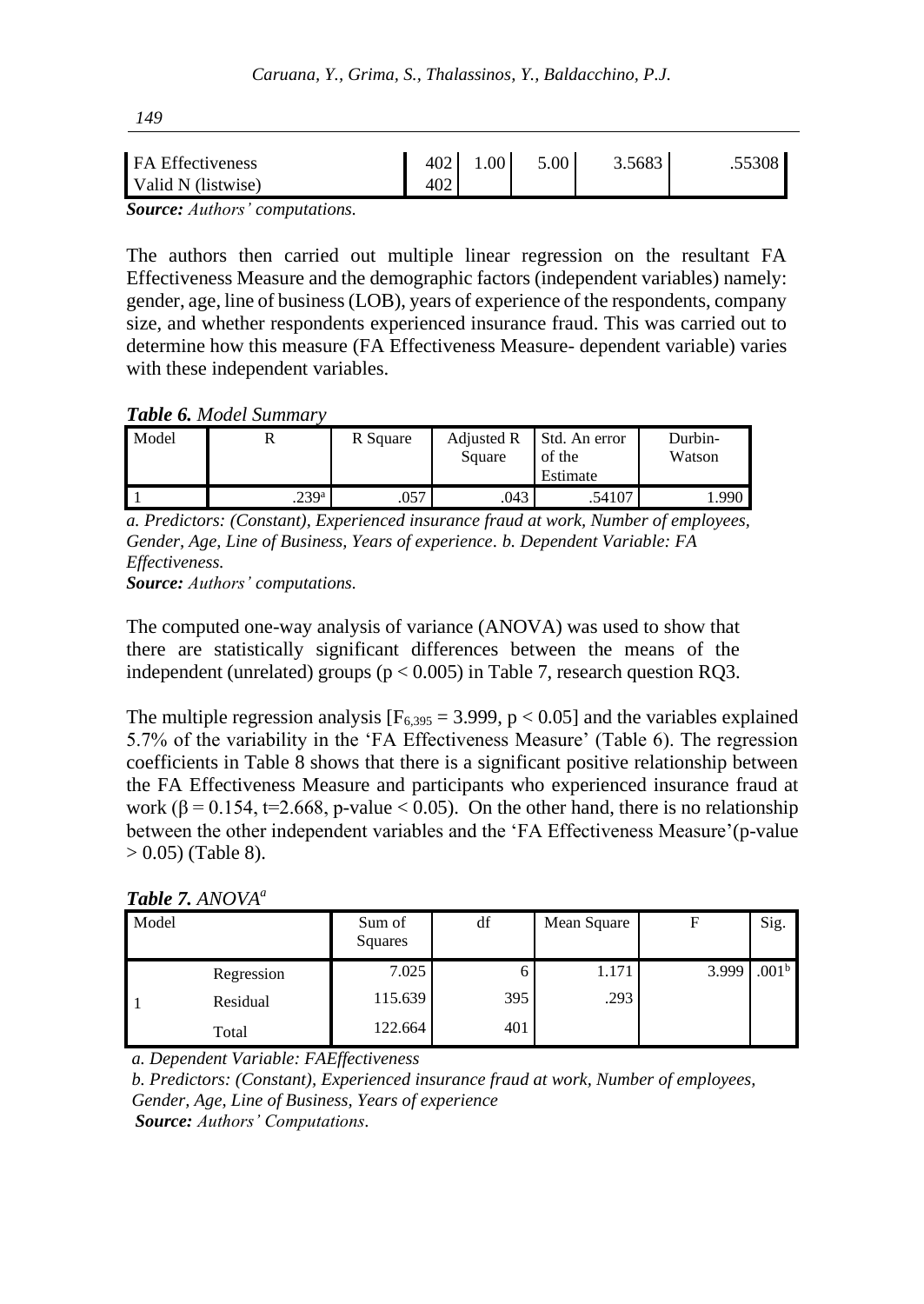|                | Model                               |         | Unstandardized<br>Coefficients | Standardized<br>Coefficients | t        | Sig. |
|----------------|-------------------------------------|---------|--------------------------------|------------------------------|----------|------|
|                |                                     | B       | Std. Error                     | Beta                         |          |      |
|                | (Constant)                          | 3.556   | .164                           |                              | 21.625   | .000 |
|                | Gender                              | .089    | .057                           | .080                         | 1.570    | .117 |
|                | Age                                 | $-.033$ | .045                           | $-.064$                      | $-.735$  | .463 |
| $\overline{1}$ | Line of Business                    | $-.115$ | .061                           | $-.103$                      | $-1.877$ | .061 |
|                | Years of experience                 | $-.023$ | .034                           | $-.060$                      | $-.672$  | .502 |
|                | Number of employees                 | $-.015$ | .017                           | $-.042$                      | $-.855$  | .393 |
|                | Experienced insurance fraud at work | .171    | .064                           | .154                         | 2.668    | .008 |

*Table 8. Coefficients<sup>a</sup>*

*a. Dependent Variable: FAEffectiveness Source: Authors' Computations.*

Therefore, from the latter finding, for each respective factor, except for the participants who experienced insurance fraud at work, one cannot predict effectiveness from the demographics. Therefore, the null hypothesis is rejected, meaning that the independent variables do not significantly affect the FA effectiveness Measure (the dependent variable).

## **4.2 The Perception of Participants on the Effectiveness of Forensic Auditors**

Respondents (302) suggest and agree that employees would benefit from enhanced knowledge of fraud detection, and they would become more aware of the risk of fraud (substantive effectiveness). Similarly, Uzoka (1990) explains that it would be more effective if companies adopted proactive forensic audits. Therefore, by making employees knowledgeable and aware, the insurance firms will be taking a proactive stance in combating insurance fraud.

Most of the respondents (261) also agreed that insurance companies would benefit from a decrease in claims cost if FAs are employed since they would pay less fraudulent claims, while 201 respondents agreed that the role of FAs would leave an impact on the behaviour of society towards insurance business (normative effectiveness). However, there is still scepticism of whether policyholders would benefit from lower premiums if FAs are employed. This may be because policyholders experienced increased premium rates in recent years; however, as Malta Insurance Association (MIA) (2019) confirmed, they are currently increasing at a lower rate than the European market. Therefore, as insurance firms continue to enhance their service and take extra precautionary measures to combat fraud, premiums may continue to balance out.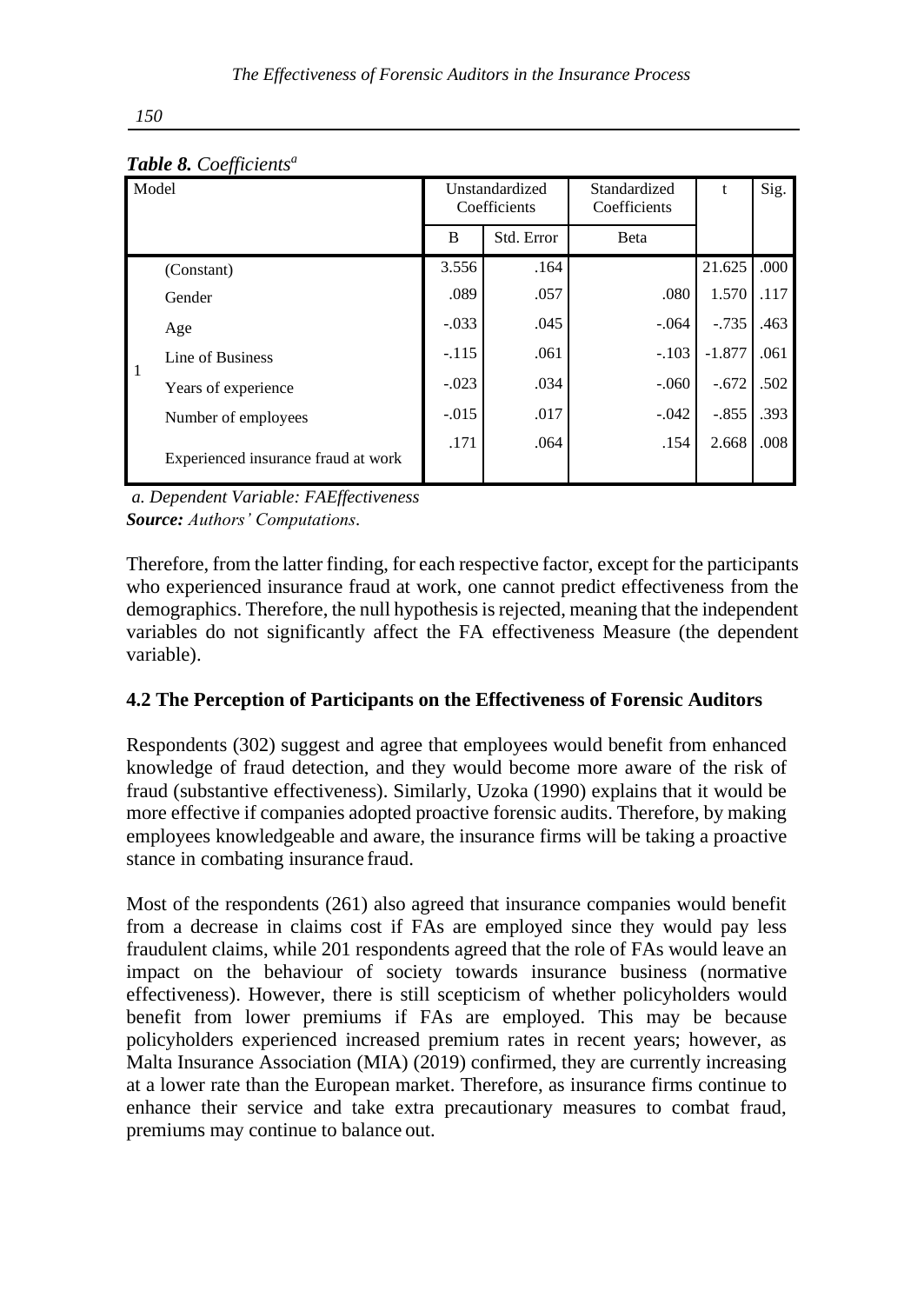Concerning the scepticism of whether the engagement of FAs would decrease crime in society overall (normative effectiveness), this is reminiscent of Simeunovic *et al.'s* (2016) findings. As stated in both the fraud triangle and the diamond theory, the main reason why someone is intrigued to commit fraud is that they have an economic motive. Although the fraud triangle only highlights embezzlement, as also noted by Huber (2017), the authors agree with Simeunović *et al.* (2016) that embezzlement is also categorized as a financial crime.

Therefore, so far, the instinct for policyholders to commit fraud will still be there, even though FAs may be engaged to investigate. However, as mentioned in the diamond theory, one also needs to have the capability, and thus, although respondents are sceptical that the engagement of FAs would reduce criminality in society, the authors believe that the engagement of FAs would indeed decrease criminality since they would curb the capability of fraudsters.

Despite IFAC (2008) stating that the engagement of FAs helped to enhance the understanding of the role of an external auditor, respondents are still sceptical whether the purpose of the financial audit would be clarified, that it is not engaged to detect fraud. Furthermore, this result also contrasted with that highlighted by Vukadinovic *et al.* (2015), because respondents are showing reluctance to turn the financial audit into a forensic audit. They showed further scepticism on whether the engagement of FAs would clarify the purpose of a financial audit. This echoes the findings by Cachia's (2009), who found that Maltese insurance firms rarely use forensic audits, and when used, they are used as a random check. This contrasts with Bhasin's (2015) affirmation that they are currently popular.

Results show that there is still a misunderstanding of the purpose of an external audit because it is used it to check for fraudulent acts, but in fact, an external audit does not focus on detecting fraud. Although the finance departments perceive forensic audits as not worthwhile, the insurance firms, in general, do believe that a statutory audit could include some forensic auditing procedures, and if it were to be done, it would be done by external auditors (Cachia, 2009).

Respondents (202) disagreed that FAs should be appointed at the proposal stage (proactive procedural and transactive effectiveness). However, 74% of the respondents are in favour of FAs being appointed as risk management policy, which may be beneficial because, if FAs are appointed at the proposal stage of every policy, there may be cases which are not fraudulent thereby wasting resources, while there would be no transactive effectiveness; in fact, only 20.4% of the respondents agreed with this option. If this is implemented as part of the risk management process, management may formulate certain criteria about when to appoint FAs thereby being more efficient and effective (Cachia, 2009).

However, one must not forget that the Insurance Business Act (IBA) requires and encourage insurers and intermediaries to exchange information between them and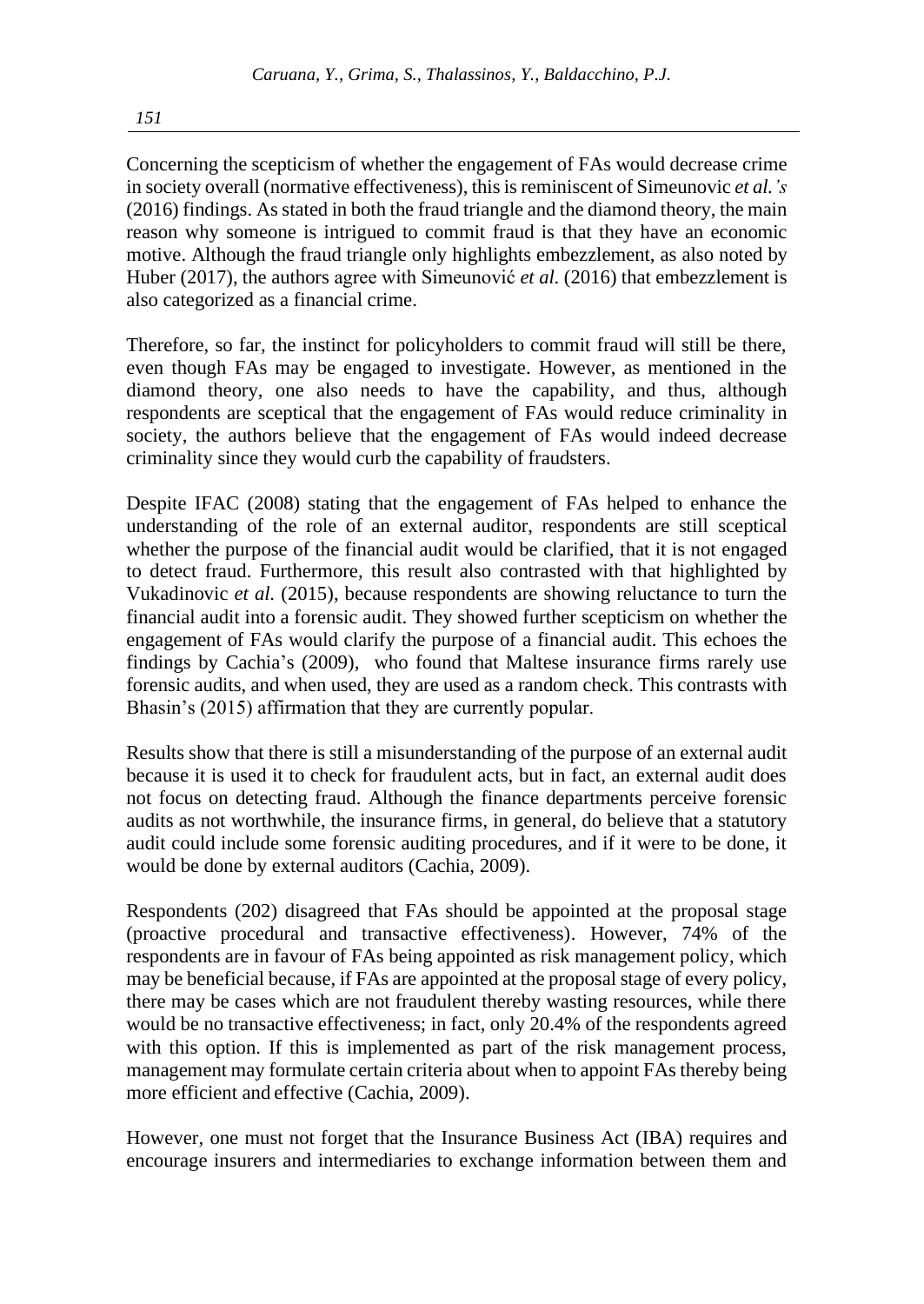with other organizations, or else they will be guilty of an offence if something is kept hidden (Laws of Malta, 1998).

Therefore, if insurers appoint FAs, they would be enhancing their knowledge about their customers and keeping a safe environment within the insurance industry, while also enhancing their adherence to insurance laws. Looking at this from a broad perspective, the public, especially investors, will also benefit from this because all insurance firms will be working with a common motive and doing their utmost to mitigate fraud.

With regards to normative effectiveness, where the authors asked participants if the financial audit should be amalgamated with a forensic audit, (301) respondents are between neutral and agreeing to this idea, with a mean in this factor of between (3.03-3.91). This disagreement could be attributed to the expectation gap mentioned by Booker (2015) because auditors are expected to do work which is not within their responsibilities. Respondents also seem reluctant on insurance firms utilizing fewer resources as they engage FAs.

Respondents seem to be in favour of appointing FAs as part of the risk management team. This may be because some classes of insurance, such as motor insurance, are sold at a fast rate. Wong in Errol Oh's (2017), similarly mentions this in a report showing that appointing FAs within the risk management team is more effective because it can prevent fraud from taking place (proactive).

The implications are therefore, the overall, appointing FAs at the proposal stage for all policies would be ineffective and a waste of resources. However, FAs should be effective if they are either appointed as part of the risk management team and policy design and continue to be present at the claims stage if needed, or else at claims stage only. Overall, the engagement of FAs would lead to efficiency within an insurance firm and may have substantive and normative effectiveness, thus affecting the firm itself and other external factors. With regards to transactive effectiveness, it was agreed with a mean ranging between (4.29-4.30) that this would also be achieved if FAs are appointed at the right time.

From the feedback obtained from respondents (120), it transpired that, in Malta, there is still a lack of knowledge on FAs, and also lack people working in the area. They urged to have more people in the financial services sector to pursue FA.

Most (222) respondents suggested conducting a cost-benefit analysis before appointing FAs. They suggested that, when appointing FAs, people want them to go a step further than LAs and noted that, although their jobs are similar, they are not the same, thereby making their job more worthwhile. Furthermore, respondents pointed out that it would be a good idea to include it as part of the risk management process. This is reminiscent of Crumbley (2001) and Smith and Crumbley (2009), who emphasised the importance of appointing FAs at an early stage.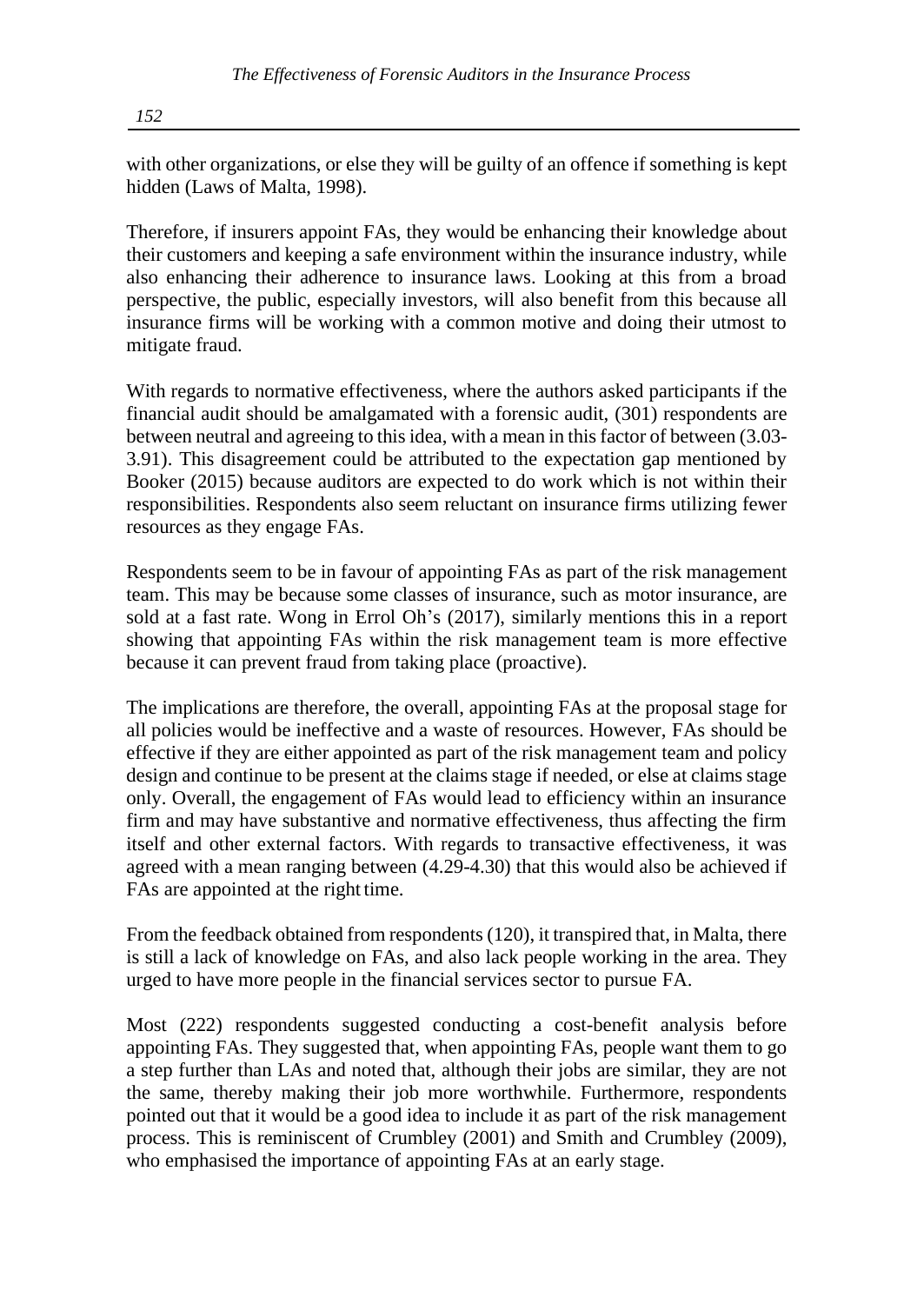Some (44) respondents also mentioned the principle of proportionality which revolves around adopting policies in line with, the nature, scale, and complexity of the firm (Grima, 2019). Although this should be taken into consideration, a small insurance firm should still not be deprived of the appointment of FAs since they can still serve a purpose. Another respondent mentioned that it can serve as a training source to insurance employees, even if the claims are not fraudulent. Training employees is crucial, as they are the ones having direct contact with the clients, hence they would be able to notice behavioural patterns of the client, even from the conversations brought up by the client. The need of training employees was also mentioned by Camilleri (2019), who highlights the importance of insurance employees being capable of identifying vulnerabilities, which money launderers would be searching for, while reviewing their work and procedures. Given that FAs would know what red flags to look for, such as changes in behaviour patterns or business performance (Grabosky and Duffield, 2001), they would be able to train insurance employees on what to look out for when policyholders want to buy additional policies or placing claims.

The effectiveness of appointing FAs would further depend on the effectiveness of other controls within the firm. This is why, as stated by (301) respondents, FAs should work with the compliance function and Money Laundering Reporting Officers (MLRO). Their job should be properly scoped and defined to avoid any overlaps.

Moreover, it was suggested by these respondents, that if FAs are appointed in Malta, it should be a "market stance, not a unitary stance". This is crucial as it would be useless if only one insurance firm start engaging FAs since fraudsters would go to other companies not engaging such professionals. Lastly, Singleton and Singleton (2010) and Brennan and Hennessy (2001) explain that FAs can predominantly help in personal injury, business interruption, and fidelity bond. These were also mentioned by the majority (388) of the respondents, while further outlining travel, professional indemnity, and fire and theft claims.

As in other accounting matters, there seems to be a 'battle' between what lawyers should advocate in such matters and until what point should FAs intervene. There were various respondents (88) who claimed that, if they were the insured and ended up in a situation where they had to decide whether they should appoint an FA, they would instead appoint a lawyer because they believed that the latter has adequate knowledge to defend them and prove the compensation they deserve. This may be a question of trust in FAs as stated by some respondents (66). Since the profession of forensic auditing is still not well established in Malta, it could be that people are still not aware of their skills and potential, and thus, prefer to use traditional means when taking the trial to the court.

Some (72) of the respondents emphasised that they prefer to have LAs determining the compensation to be paid. These respondents advised that they should work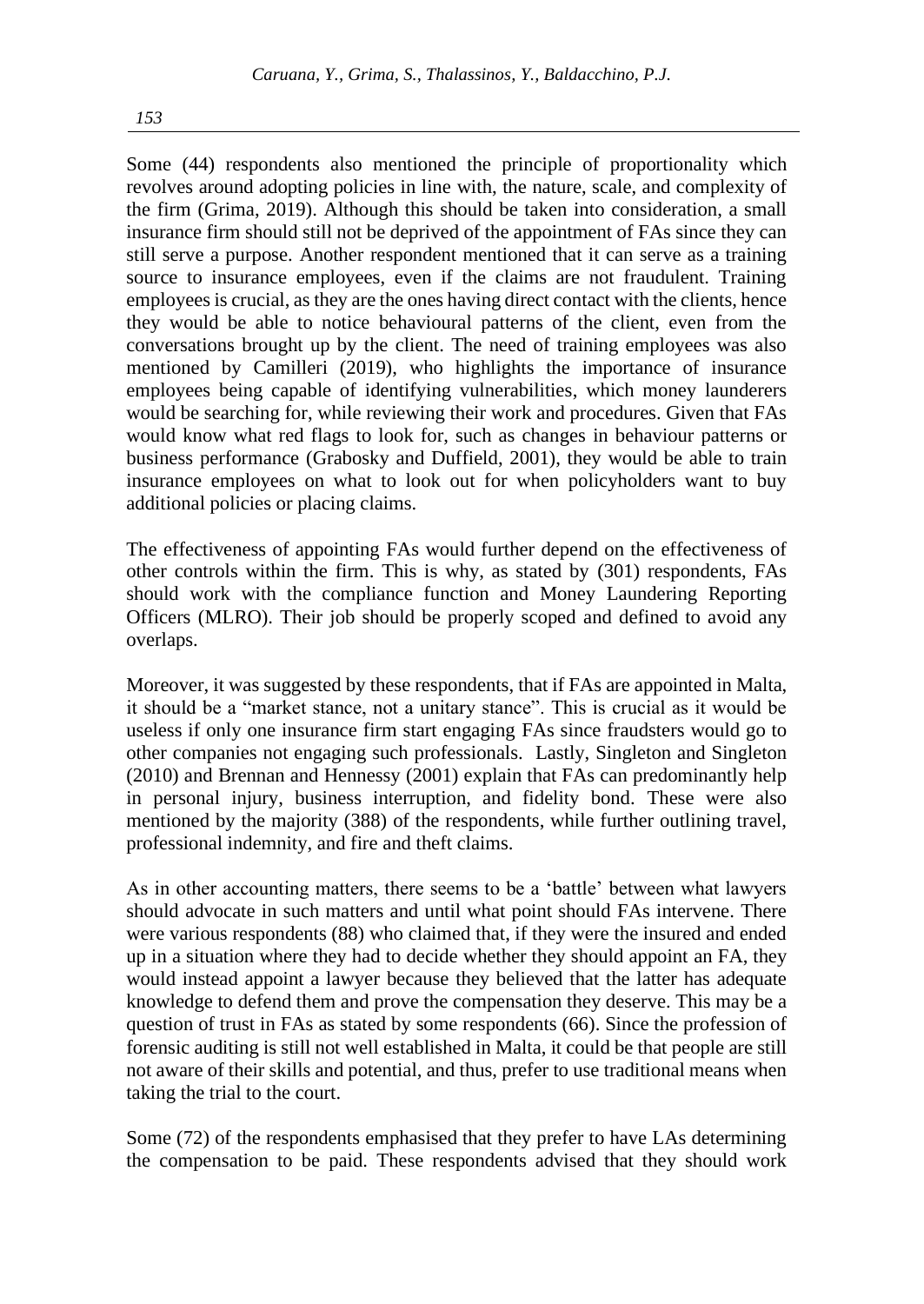together as they have different roles and can help enhance each other's work. Another option which was proposed by a few (38) respondents was that after the LA provides evidence of fraud, FA would be appointed and thus, they should work together to provide technical knowledge. However, a number (22) of respondents observed that they would recognise the FAs' claim quantification after preparing "sound loss modelling". Therefore, when comparing the responses of the respondents and Cila (2016a), there seems to be an agreement. The work of the LA does include reaching an agreement on the compensation amount between the insurer and the insured, and evaluating that all policy terms were abided by.

However, Cila (2016b) does not state directly that they identify and mitigate fraud. Therefore, in this regard, if an agreement is reached between both the FAs and LAs and they work together, it would enhance each other's work and provide a more robust service. This is in line with what Baker's (2018) reports, as the FAs have robust skills and knowledge, which take aspects into consideration, which LAs may be lacking. Therefore, if they work together, FAs can do the 'back-office work' for LAs to reach an informed conclusion based on various facts and evidence.

## **5. Conclusions, Limitations, Recommendations, Further Research**

In conclusion, when the respondents were asked whether they would appoint FA if they were the policyholders, the majority (206) answered that they would, especially if they had a claim of a high amount and they were not adequately compensated. They further considered the cost of engaging FA, adding that they would appoint FAs only if it would be feasible when compared to the compensation from this engagement that they would earn or not lose. Some others (102) preferred to appoint a lawyer, loss adjustor, or actuaries. It was additionally suggested by some (88) that insurers and the insured should not get involved in the engagement of FAs and should leave this in the hands of the court to appoint them.

## **5.1 Recommendations**

Crime needs to be acted upon because every fraudster is depriving an innocent of certain benefits which companies may be able to give. Therefore, Maltese professionals should be encouraged by the firms to take into consideration learning more about FA. Vukadinović *et al.* (2015) contend that forensic auditing is not a profession, which can be learnt from theory since it revolves mainly around experience. However, there are certain techniques which need to be learnt through training, like the ones provided by the Institute of Certified Forensic Accountants (ICFA) (2016).

Moreover, if claims are taken to court and FAs are still not appointed, the judge should consider appointing FAs and ask for recommendation about the case. Currently, as stated by various respondents (306), the court finalizes a court case by seeing how previous similar cases were dealt with (precedents) and provides a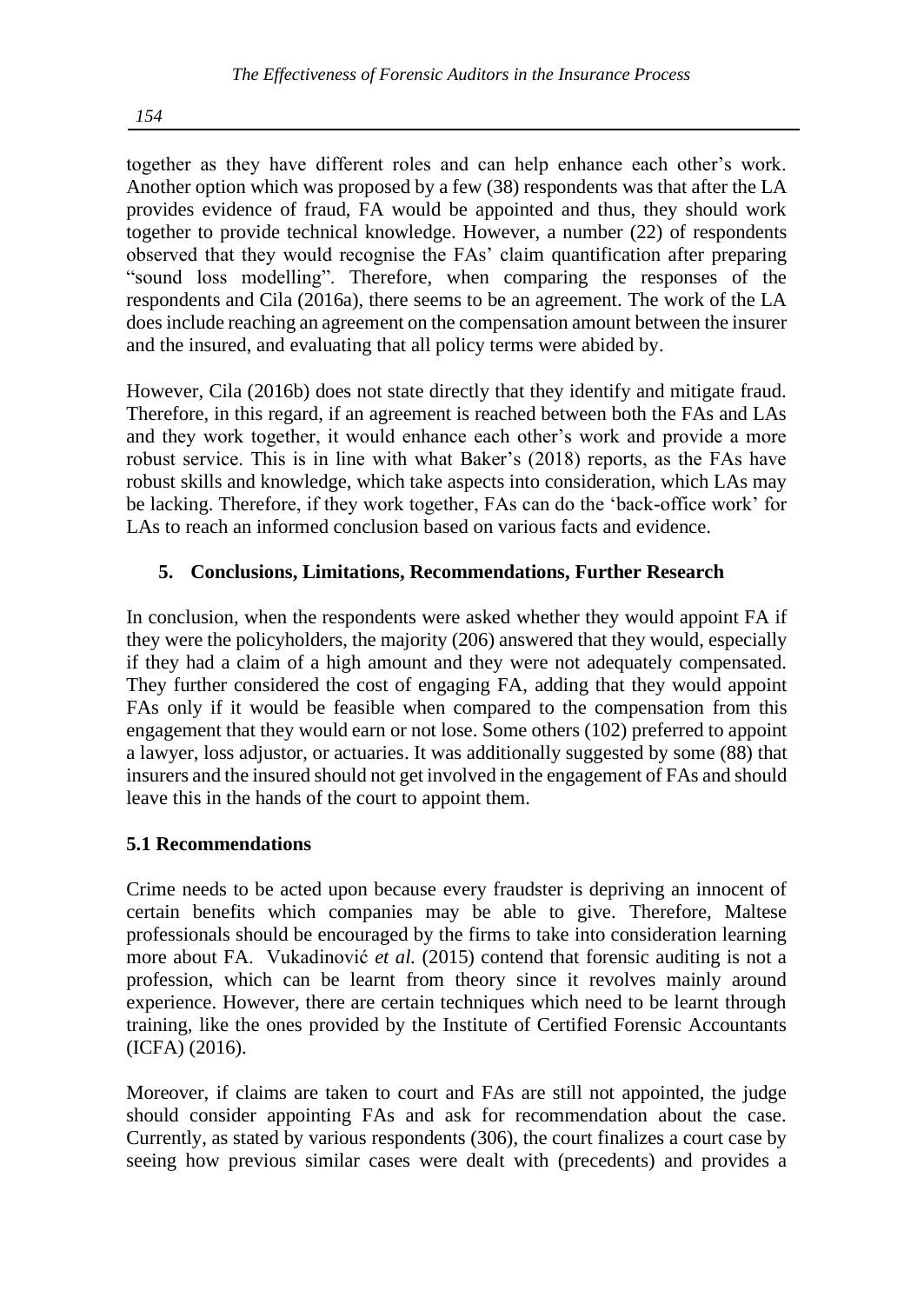sentence on the same lines. This should not be the way to go as each case is separate and unique. Although fraudsters have similar intentions, the sensitivity and grievousness of the case are different.

### **5.2 Concluding Remarks**

This study highlighted the lack of knowledge of the profession of FA and the lack of supply in Malta, even though insurance companies may be showing interest in appointing them. Furthermore, engaging FAs would be effective and would benefit society. Therefore, the key takeaway from this study is to encourage professionals to study and provide such forensic service to insurance firms, policyholders, and possibly other businesses. Consequently, insurance firms would benefit from fewer fraudulent claims and less fraud in society.

#### **References:**

- Abdullahi, R., Mansor, N. 2015. Fraud Triangle Theory and Fraud Diamond Theory. Understanding the Convergent and Divergent for Future Research. International Journal of Academic Research in Accounting, Finance and Management Sciences, 5(4), 38-45.
- ACCA Examining team, Forensic auditing. 2018. [Homepage of ACCA], [Online]. Available: [https://www.accaglobal.com/ie/en/student/exam-support](https://www.accaglobal.com/ie/en/student/exam-support-resources/professional-exams-study-resources/p7/technical-articles/forensic-accounting.html)[resources/professional-exams-study-resources/p7/technical-articles/forensic](https://www.accaglobal.com/ie/en/student/exam-support-resources/professional-exams-study-resources/p7/technical-articles/forensic-accounting.html)[accounting.html.](https://www.accaglobal.com/ie/en/student/exam-support-resources/professional-exams-study-resources/p7/technical-articles/forensic-accounting.html)
- Association of Certified Fraud Examiners. 2020. Who We Are, [https://www.acfe.com/who](https://www.acfe.com/who-we-are.aspx)[we-are.aspx](https://www.acfe.com/who-we-are.aspx)
- Atlas Insurance. 2020. Solvency and Financial Condition Report 2019.
- Baker, D.C., McLelland, J.N. 2003. Evaluating the effectiveness of British Columbia's environmental assessment process for first nations' participation in mining development. Environmental Impact Assessment Review, 23(5), 581- 603.
- Baker, T. 2018. Forensic accounting: why it is vital and the role it plays in the insurance world. At: [https://www.bakertilly.com/insights/forensic-accounting-why-its-vital](https://www.bakertilly.com/insights/forensic-accounting-why-its-vital-and-the-role-it-plays-in-the-insurance-wo)[and-](https://www.bakertilly.com/insights/forensic-accounting-why-its-vital-and-the-role-it-plays-in-the-insurance-wo) [the-role-it-plays-in-the-insurance-wo](https://www.bakertilly.com/insights/forensic-accounting-why-its-vital-and-the-role-it-plays-in-the-insurance-wo) .
- Bays, R.D. 2015. Forensic Accountants: What Makes Them Effective or Not? [https://www.hhcpa.com/blogs/business-valuation-litigation-blog/forensic](https://www.hhcpa.com/blogs/business-valuation-litigation-blog/forensic-accountants-what-makes-them-effective-or-not/)[accountants-what-makes-them-effective-or-not/](https://www.hhcpa.com/blogs/business-valuation-litigation-blog/forensic-accountants-what-makes-them-effective-or-not/) .
- Bhasin M., 2015. Forensic Accounting: Perspectives and Prospects. The Pakistan Accountant, 45-48.
- Bierstaker, J.L., Brody, R.G., Pacini, C. 2006. Accountants' perceptions regarding fraud detection and prevention methods. Managerial Auditing Journal, 21(5).
- Booker, M. 2015. Auditors are not forensic investigators Booker. Times of Malta.
- Bond, A., Cashmore, M. 2011. Effectiveness Criteria for Measuring Impact Assessment Tools.
- Braun, V., Clarke, V. 2017. Thematic Analysis. The Journal of Positive Psychology: Qualitative Positive Psychology, 12(3), 297-298.
- Brennan, N. and Hennessy, J., 2001-last update, Forensic Accounting and the Calculation of Personal Injury Damages [Homepage of Thomson Reuters - Round Hall], [Online]. Available: [http://hdl.handle.net/10197/5385.](http://hdl.handle.net/10197/5385)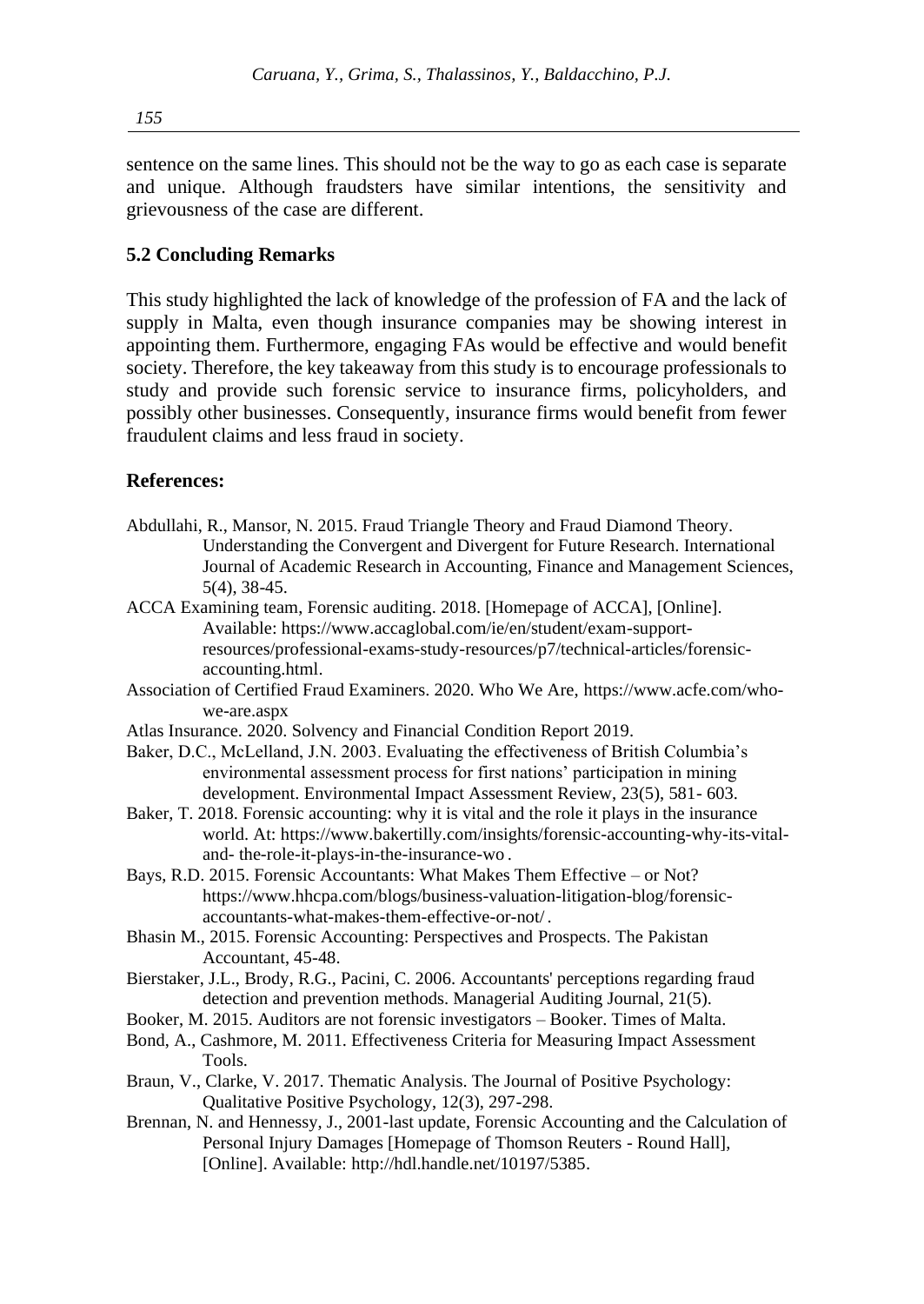| Cachia, D. 2009. Forensic Auditing in Maltese Banking and Insurance Institutions: An          |
|-----------------------------------------------------------------------------------------------|
| Analysis. The University of Malta.                                                            |
| Camilleri, M., 2019-last update, AML & Best Practices for Life Insurance Companies            |
| [Homepage of Malta Institute of Accountants], [Online].                                       |
| Available: https://www.miamalta.org/node/253.                                                 |
| Cashmore, M., Gwilliam, R., Morgan, R., Cobb, D., Bond, A. 2004. Effectiveness of EIA;        |
| The interminable issue of effectiveness: substantive purposes, outcomes and                   |
| research challenges in the advancement of environmental impact assessment                     |
| theory. Impact Assessment and Project Appraisal, 22, 29-310.                                  |
| Chen, H., Wang, J. and Huang, J. 2014. Policy support, social capital, and farmers'           |
| adaptation to drought in China. Global Environmental Change, 24, 193-202.                     |
| Chartered Institute of Loss Adjustors. 2016. Advice for policyholders.                        |
| https://www.cila.co.uk/cila/advice-for-policyholders.                                         |
| CILA, 2016a-last update. Advice for policyholders [Homepage of Chartered Institute of         |
| Loss Adjustors], [Online]. Available: https://www.cila.co.uk/cila/advice-for-                 |
| policyholders.                                                                                |
| CILA, 2016b-last update. Careers in loss adjusting.                                           |
| [Homepage of Chartered Institute of Loss Adjusters], [Online].                                |
| Available: https://www.cila.co.uk/cila/careers/investigator.                                  |
| Creative Research Systems. 2012. Sample Size Calculator.                                      |
| https://www.surveysystem.com/sscalc.htm.                                                      |
| Crumbley, D. 2001. Forensic Accounting: Older Than You Think. Journal of Forensic             |
| Accounting, 11(2), 181.                                                                       |
| Crumbley, L.D. 2017. So, what is Forensic accounting? Journal of financial regulation         |
| and compliance, 25(1), 73-85.                                                                 |
| Dreyer, K. 2014. A History of Forensic Accounting.                                            |
| http://scholarworks.gvsu.edu/honorsprojects/296.                                              |
| ELMO Insurance. 2020. Annual Report and Financial Statements 31 December 2019.                |
| Emerson, R.W. 1992. Insurance Claims Fraud Problems and Remedies. 46 U. Miami L.              |
| Rev., 907.                                                                                    |
| Fabri, S., Cassar, V., Fabri, J.P., Fenech, G., Spiteri, J. 2020. Perspectives on Malta's     |
| Economy post COVID-19, Agile.                                                                 |
| Financial Intelligence Analysis Unit. 2019. Annual Report 2018. Luxembourg: Publ. Office.     |
| Finance Malta. 2014. Insurance in Malta.                                                      |
| Https://Www.Financemalta.Org/Sections/Insurance/.                                             |
| Grabosky, P., Duffield, G., 2001. Red Flags of Fraud. Trends & Issues in Crime and            |
| Criminal Justice, (200), 1-6.                                                                 |
| Grima, S. 2019. Proportionality in the application of Insurance Solvency Requirements: The    |
| case of Small EU jurisdiction. 21st annual conference Modern Aspects of the                   |
| Legal and Regulatory Insurance Concept. Palic Serbia, September, 222-233.                     |
| Hair Jr, J.F., Black, W.C., Babin, B.J., Anderson, R.E. 2010. Multivariate Data Analysis. 7th |
| edition, Pearson Prentice Hall.                                                               |

- Huber, W.M.D. 2017. Forensic accounting, fraud theory, and the end of the fraud triangle. The Journal of Theoretical Accounting Research, 12(2), 28-49.
- ICFA. 2016. Professional Standards. [http://www.forensicglobal.org/ethics.html .](http://www.forensicglobal.org/ethics.html)
- IFAC. 2008. ISA 240 The Auditor's Responsibility Relating to Fraud in an Audit of Financial Statements.
- Lavion, D. 2018. Pulling Fraud out of Shadows. Global Economic Crime and Fraud Survey.
- Locano, L. 2012. Insurance Fraud in Malta: Detecting, Preventing and Suppressing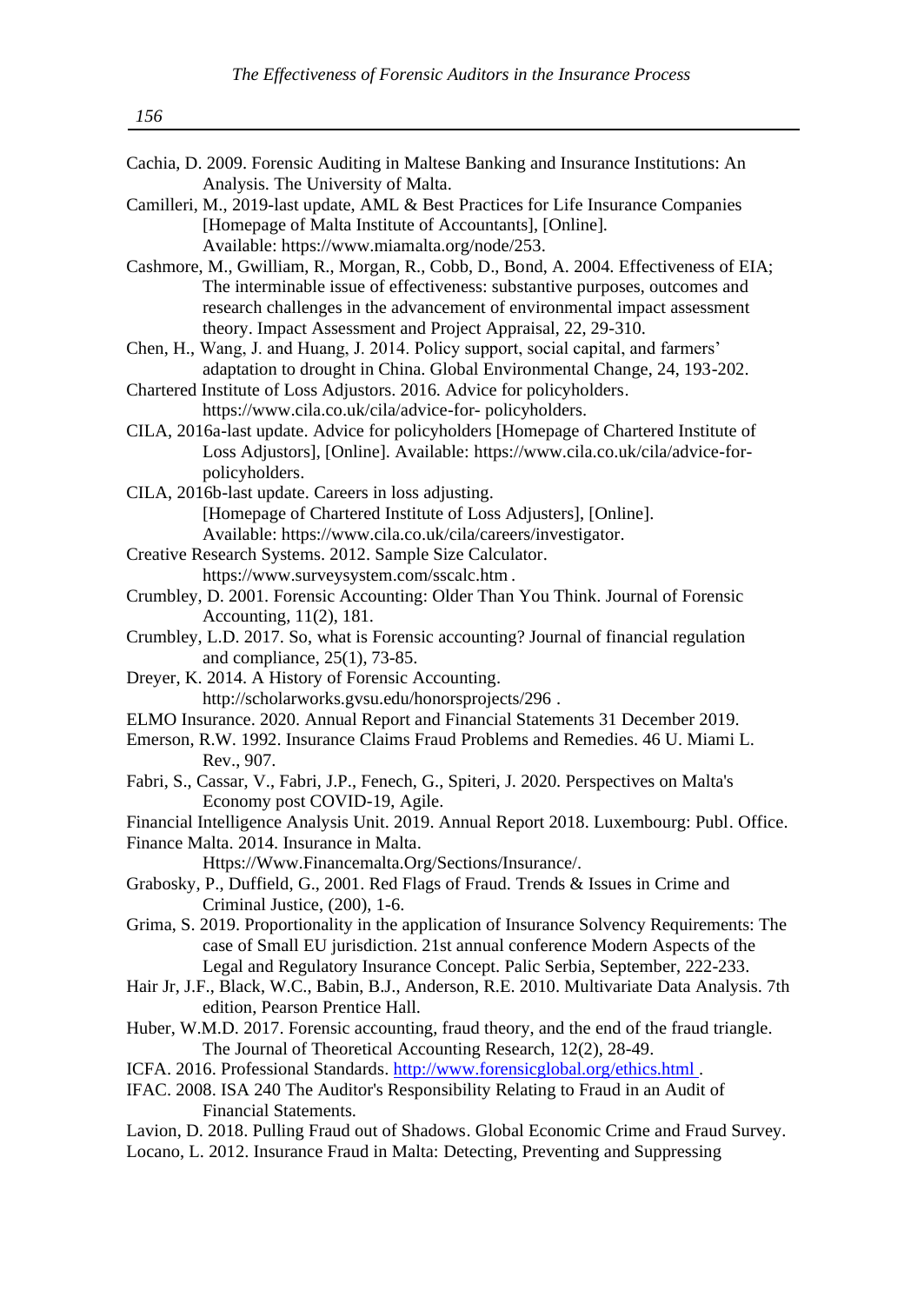| Fraudulent Policyholders. University of Malta. |  |  |  |
|------------------------------------------------|--|--|--|

|                                                                                            | Malta Insurance Association. 2019a. Insurance Fraud. https://maltainsurance.org/what-is-                |  |  |  |  |
|--------------------------------------------------------------------------------------------|---------------------------------------------------------------------------------------------------------|--|--|--|--|
|                                                                                            | insurance-fraud/.                                                                                       |  |  |  |  |
|                                                                                            | Malta Insurance Association. 2019b. Statistical Overview.                                               |  |  |  |  |
|                                                                                            | https://mk0maltainsurantn807.kinstacdn.com/wpcontent/uploads/2019/07/MIA-                               |  |  |  |  |
|                                                                                            | Key-Facts-2018.pdf.                                                                                     |  |  |  |  |
|                                                                                            | National Association of Forensic Accountants. 2007. The History of Forensic Accounting.                 |  |  |  |  |
|                                                                                            | http://www.nafanet.com/index_files/fahistory.htm.                                                       |  |  |  |  |
| National                                                                                   | Statistics Office, Malta. 2019. Accidents at Work: July-December 2018.                                  |  |  |  |  |
|                                                                                            | https://nso.gov.mt/en/News_Releases/View_by_Unit/Unit_C2/Labour_M                                       |  |  |  |  |
|                                                                                            | arket Statistics/Documents/2019/News2019 016.pdf.                                                       |  |  |  |  |
| National                                                                                   | Statistics Office, Malta. 2019. Road Traffic Accidents: Q1/2019.                                        |  |  |  |  |
|                                                                                            | https://nso.gov.mt/en/News_Releases/View_by_Unit/Unit_B3/Environme                                      |  |  |  |  |
|                                                                                            | nt_Energy_Transport_and_Agriculture_Statistics/Documents/2019/News2019_08                               |  |  |  |  |
|                                                                                            | 1.pdf                                                                                                   |  |  |  |  |
| National                                                                                   | Statistics Office, Malta. 2019. Accidents at Work: January-June 2019.                                   |  |  |  |  |
|                                                                                            | https://nso.gov.mt/en/News_Releases/View_by_Unit/Unit_C2/Labour_M                                       |  |  |  |  |
|                                                                                            | arket_Statistics/Documents/2019/News2019_124.pdf.                                                       |  |  |  |  |
| National                                                                                   | Statistics Office, Malta. 2019. Road Traffic Accidents: Q2/2019.                                        |  |  |  |  |
|                                                                                            | https://nso.gov.mt/en/News_Releases/View_by_Unit/Unit_B3/Environme                                      |  |  |  |  |
|                                                                                            | nt_Energy_Transport_and_Agriculture_Statistics/Documents/2019/News2019_13                               |  |  |  |  |
|                                                                                            |                                                                                                         |  |  |  |  |
|                                                                                            | 1.pdf.                                                                                                  |  |  |  |  |
|                                                                                            | Oh, E. 2017. Demand for forensic accountants is growing.                                                |  |  |  |  |
|                                                                                            | https://www.accaglobal.com/in/en/member/member/accounting-                                              |  |  |  |  |
|                                                                                            | business/2017/03/practice/forensic-accountants.html.                                                    |  |  |  |  |
|                                                                                            | Oyedokun, G.E. 2015. Approach to Forensic Accounting and Forensic Audit. SSRN                           |  |  |  |  |
|                                                                                            | Electronic Journal.                                                                                     |  |  |  |  |
| Peachey, K. 2020. Coronavirus: Insurer to give £25 refunds as cars and vans sit idle. BBC. |                                                                                                         |  |  |  |  |
|                                                                                            | Pradhan, S.N., Su, Y., Fu, Y., Zhang, L., Yang, Y. 2017. Analyzing the Effectiveness of                 |  |  |  |  |
|                                                                                            | Policy Implementation at the Local Level: A Case Study of Management of the                             |  |  |  |  |
|                                                                                            | 2009-2010 Drought in Yunnan Province, China. Int. J. Disaster Risk Sci., (8), 67.                       |  |  |  |  |
| Ralph, O. 2019. AI can streamline insurance claims — but at what cost? Financial Times.    |                                                                                                         |  |  |  |  |
|                                                                                            | Sadler, B. 1996. International study of the effectiveness of environmental assessment, Final            |  |  |  |  |
|                                                                                            | report. Ottawa, Canadian Environmental Assessment Agency.                                               |  |  |  |  |
|                                                                                            | Saunders, M., Lewis, P., Thornhill, A. 2016. Research Methods for Business Students. 7 <sup>th</sup>    |  |  |  |  |
|                                                                                            | ed. England, Pearson Education Limited.                                                                 |  |  |  |  |
|                                                                                            | Simeunovic, N., Grubor, G., Ristic, N. 2016. Forensic Accounting in the Fraud Auditing                  |  |  |  |  |
|                                                                                            | Case. The European Journal of Applied Economics, 13(2), 45-56.                                          |  |  |  |  |
|                                                                                            | Singleton, W.T., Singleton, J.A. 2010. Fraud auditing and forensic accounting, 4 <sup>th</sup> ed. John |  |  |  |  |
|                                                                                            | Wiley & Sons, Inc.                                                                                      |  |  |  |  |
|                                                                                            | Smith, S.G., Crumbley, L.D. 2009. Defining a Forensic Audit. Journal of Digital Forensics.              |  |  |  |  |
|                                                                                            | Tabachnick, B.G., Fideli, L.S. 2001. Using Multivariate Statistics, Fourth Edition. Boston,             |  |  |  |  |
|                                                                                            | Ally and Bacon.                                                                                         |  |  |  |  |
|                                                                                            | Theophilou, V., Bond, A., Cashmore, M. 2010. Application of SEA Directive to EU                         |  |  |  |  |
|                                                                                            | structural funds: Perspectives on effectiveness & Environmental Impact.                                 |  |  |  |  |
|                                                                                            | Assessment Review, 30.                                                                                  |  |  |  |  |
|                                                                                            | Uzoka, B. 1990. Wasteful financial practices in the public and private sectors:                         |  |  |  |  |
|                                                                                            | Identification, management and elimination. Paper Presented at the 2000 MCPD                            |  |  |  |  |
|                                                                                            | of ANAN.                                                                                                |  |  |  |  |